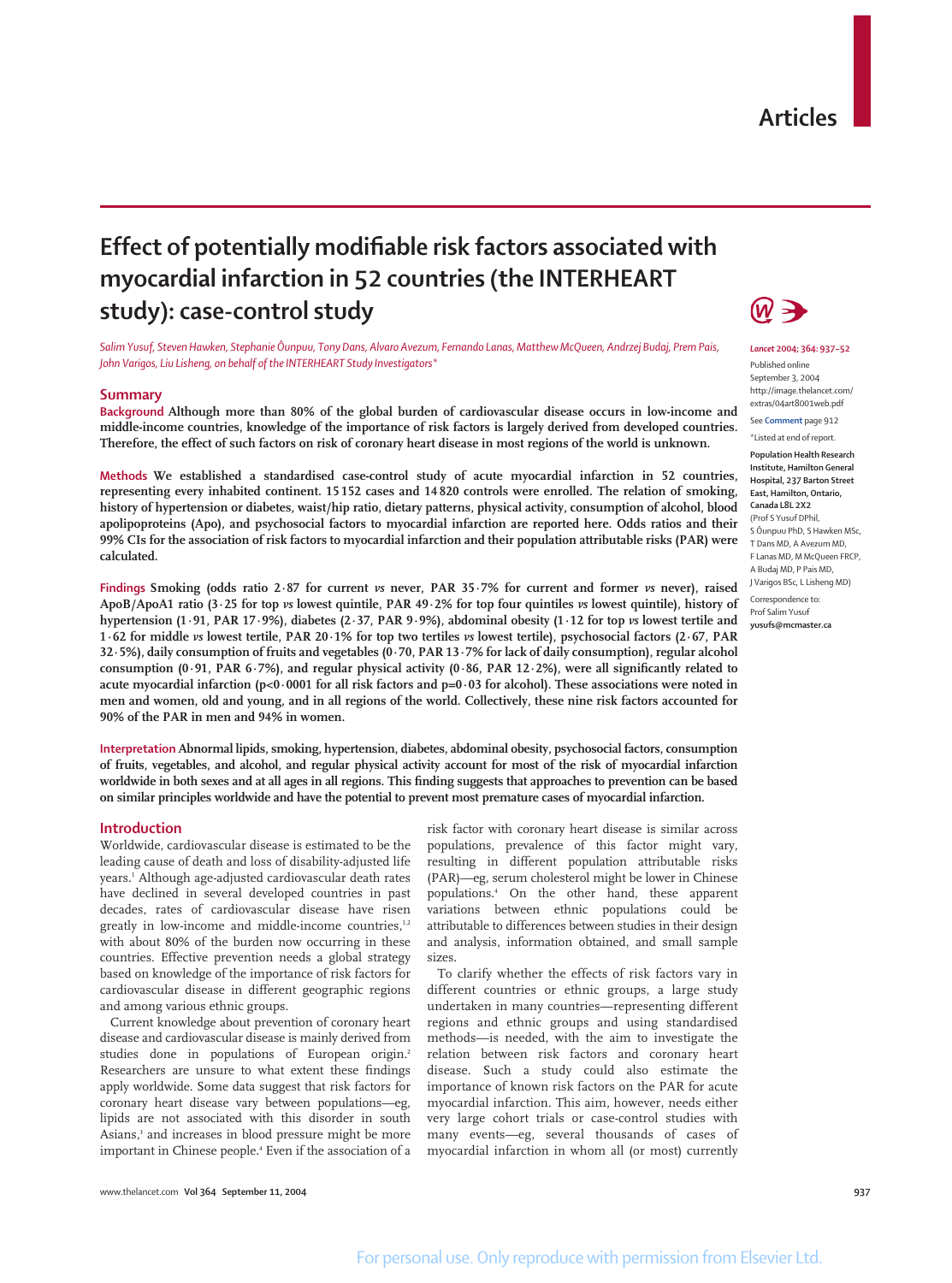known risk factors are measured. We judged the latter most practical.

INTERHEART is a large, international, standardised, case-control study, designed as an initial step to assess the importance of risk factors for coronary heart disease worldwide (slides available at http://www.phri.ca/ interheart).<sup>5</sup> We aimed to include about 15000 cases and a similar number of controls from 52 countries, representing all inhabited continents. Specific objectives are to determine the strength of association between various risk factors and acute myocardial infarction in the overall study population and to ascertain if this association varies by geographic region, ethnic origin, sex, or age. A key secondary objective is to estimate the PAR for risk factors and their combinations in the overall population and in various subgroups. This report focuses on the association of nine easily measured protective or risk factors (smoking, lipids, self-reported hypertension or diabetes, obesity, diet, physical activity, alcohol consumption, and psychosocial factors) to first myocardial infarction.

See **Articles** page 953

# **Methods**

# **Participants**

Study participants were recruited from 262 centres from 52 countries in Asia, Europe, the Middle East, Africa, Australia, North America, and South America (webtable 1; http://image.thelancet.com/extras/04art8001web table1.pdf). The national coordinator selected centres within every country on the basis of feasibility. To identify first cases of acute myocardial infarction, all patients (irrespective of age) admitted to the coronary care unit or equivalent cardiology ward, presenting within 24 h of symptom onset, were screened. Cases were eligible if they had characteristic symptoms plus electrocardiogram changes indicative of a new myocardial infarction (webappendix 1; http://image.thelancet.com/extras/ 04art8001webappendix1.pdf).

At least one age-matched (up to 5 years older or younger) and sex-matched control was recruited per case, using specific criteria. Exclusion criteria for controls were identical to those described for cases, with the additional criterion that controls had no previous diagnosis of heart disease or history of exertional chest pain. The overall median interval from recruitment of cases to inclusion of controls was 1·5 months. Hospitalbased controls (58%) were individuals who had a wide range of disorders unrelated to known or potential risk factors for acute myocardial infarction and were admitted to the same hospital as the matching case. Community-based controls (36%) were attendants or relatives of a patient from a non-cardiac ward or an unrelated (not first-degree relative) attendant of a cardiac patient. In the remaining controls, 3% were from an undocumented source and 3% were recruited through the WHO MONICA study.<sup>6</sup>

#### **Procedures**

Structured questionnaires were administered and physical examinations were undertaken in the same manner in cases and controls. Information about demographic factors, socioeconomic status (education, income), lifestyle (smoking, leisure time, physical activity, and dietary patterns), personal and family history of cardiovascular disease, and risk factors (hypertension, diabetes mellitus) was obtained. Psychosocial factors (depression, locus of control, perceived stress, and life events) were systematically recorded and integrated into one score: details are provided in the accompanying paper.7 Height, weight, waist and hip circumferences, and heart rate were determined by a standardised protocol. Waist and hip circumferences were measured with a nonstretchable standard tape measure: waist measurements were obtained over the unclothed abdomen at the narrowest point between the costal margin and iliac crest, and hip circumferences over light clothing at the level of the widest diameter around the buttocks. Although blood pressure at the time of examination was recorded in both cases and controls, the levels in cases would be systematically affected by the myocardial infarction and  $t$ reatments—eg,  $\beta$  blockers, nitrates, and angiotensinconverting-enzyme inhibitors—that could lower blood pressure. Therefore, only self-reported history of hypertension is used in the analysis.

Non-fasting blood samples (20 mL) were drawn from every individual and centrifuged within 2 h of admission, separated into six equal volumes, and frozen immediately at –20°C or –70°C after processing. Centres were instructed to draw blood from cases within 24 h of symptom onset. However, because of delays in patient presentation, especially in some lowincome countries, blood samples could only be obtained within 24 h in two-thirds of cases. Samples were shipped in nitrogen vapour tanks by courier from every site to a blood storage site, where they were stored at –160°C in liquid nitrogen (Hamilton, Canada) or at –70°C (India and China). Blood samples from all countries other than China were analysed in Hamilton for total cholesterol, HDL cholesterol, and apolipoproteins B (ApoB) and A1 (ApoA1).

Immunoturbidimetric assays were used to measure apolipoprotein concentrations (Roche/Hitachi 917 analyser with Tina-quant ApoB version 2 and ApoA1 version 2 kits; Roche Diagnostics, Mannheim, Germany). The ApoB method was standardised against the IFCC SP3-07 reference standard<sup>8</sup> and the ApoA1 method against the IFCC SP1-01 reference preparation.<sup>9</sup> The same measurement kits and a Roche/Hitachi 911 analyser were used in Beijing, China. Both laboratories measured the same lot numbers of Precinorm and Precipath controls (Roche Diagnostics) in every run, and in every patient sample analysis run in China, two study patients and two serum reference pool samples (pool A and B) were measured that had previously been analysed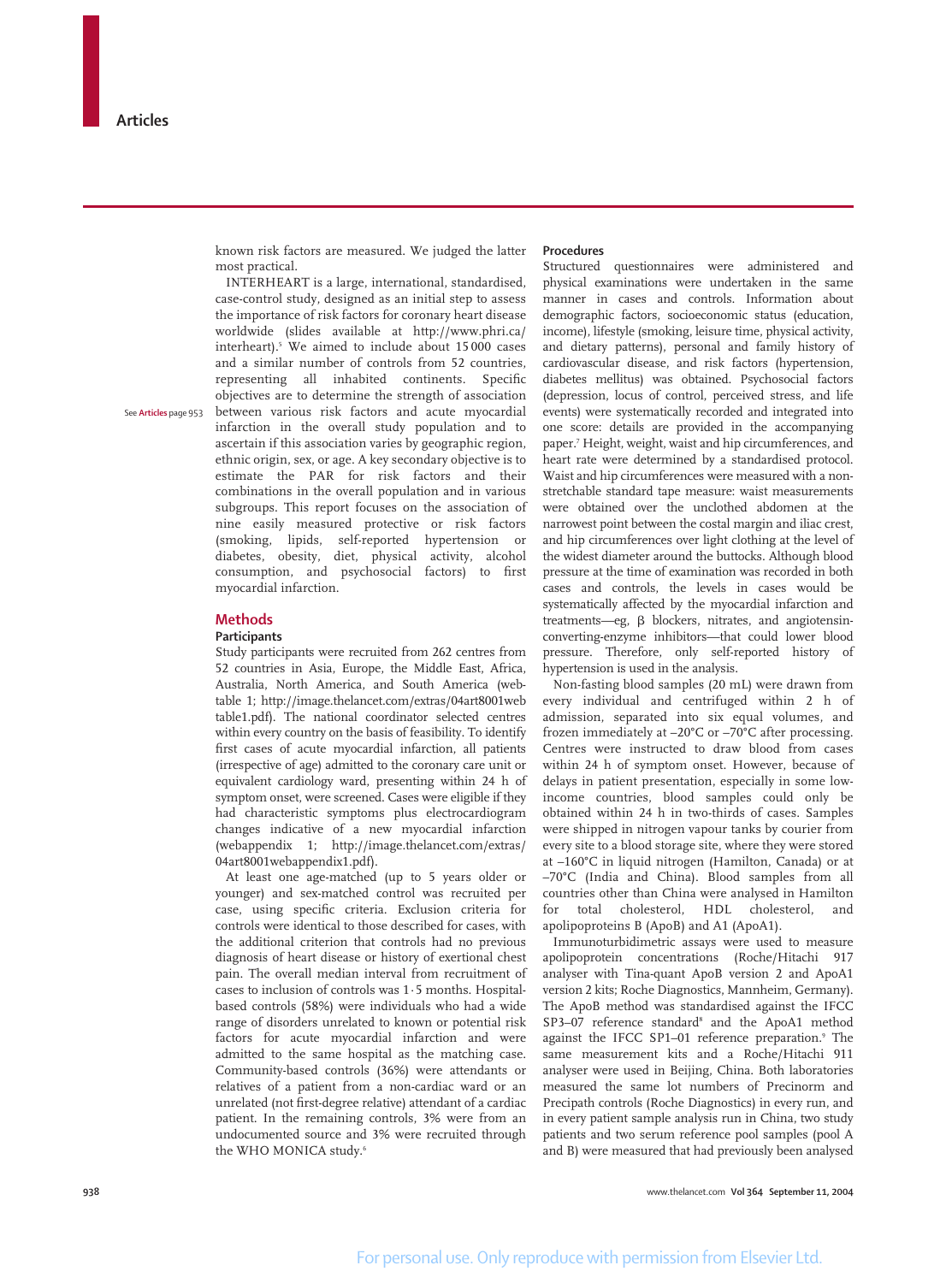in the central core laboratory in Canada. Because apolipoprotein concentrations are not affected by the fasting status of the individual (unlike calculated LDL), we used the ApoB/ApoA1 ratio as an index of abnormal lipids in the current analysis.10 Moreover, this ratio was predictive of myocardial infarction in subsets of patients  $(-12 h, 12-24 h, and >24 h after symptoms) in the$ present study (data not shown). Detailed information on lipoprotein fractions will be reported separately.

All data were transferred to the Population Health Research Institute, McMaster University, and Hamilton Health Sciences, Canada, where quality-control checks and statistical analyses were done. Data on smoking were missing in 1·1% of participants, hypertension in 0·6%, diabetes in 0·7%, psychosocial variables in 11%, physical activity in 1·1%, diet in 2·1%, and waist and hip measurements in 3·5%. Blood samples were available in 21 508 (79%) of 27 098 cases and controls.

INTERHEART was approved by appropriate regulatory and ethics committees in all participating countries and centres. All participants provided informed consent before taking part in the study.

We defined current smokers as individuals who smoked any tobacco in the previous 12 months and included those who had quit within the past year. Former smokers were defined as those who had quit more than a year earlier. For waist/hip ratio, tertiles were calculated separately for men and women based on the overall control data. The cutoffs used were 0·90 and 0·95 in men and 0·83 and 0·90 in women, to divide participants into thirds. Cutoffs for ApoB/ApoA1 ratios (deciles and quintiles) were derived from all controls (men and women). Regionspecific cutoffs did not alter the results. Individuals were judged to be physically active if they were regularly involved in moderate (walking, cycling, or gardening) or strenuous exercise (jogging, football, and vigorous swimming) for 4 h or more a week. Regular alcohol use was defined as consumption three or more times a week. The combined psychosocial index was devised with a combination of the parameter estimates from the completely adjusted multivariate logistic regression model. The score was based on a combination of depression versus none, stress at work or at home (general stress variable) versus none, moderate or severe financial stress versus minimal or none, one or more life events versus none, and a locus of control score in the lower three quartiles versus the top quartile of the distribution.

# **Statistical analysis**

Simple associations were assessed with frequency tables and Pearson's  $\chi^2$  tests for two independent proportions. For comparison of prevalence across distinct subgroups—eg, by region, country, or ethnic group potential differences in age structure of the populations were accounted for by direct standardisation of the frequencies to the overall INTERHEART age distribution with a five-level age-stratification factor (<45, 46-55, 56-65, 66-70, >70).<sup>11</sup> Means and medians were calculated to summarise continuous effects and were compared by *t* tests or appropriate non-parametric tests when distributional assumptions were in doubt. When data have been categorised by tertiles, quintiles, or deciles, these were based on the overall control data. For waist/hip ratio, sex-specific cutoffs were used. For protective factors (exercise, diet, and alcohol), the PAR is calculated for the group without the exposure.

The findings presented are for models fitted with unconditional logistic regression, adjusted for the matching criteria, for two reasons. First, unmatched analyses were used because for 14% (1763/12461) of cases of myocardial infarction and 5% (738/14637) of controls, perfect matching was not possible. Undertaking a strict matched analysis would mean relevant loss of information because of the exclusion of these participants. Moreover, when data on a risk factor were missing in a case or control, the entire pair would be excluded from all analyses. Therefore, we widened the age-matching criteria and used frequency matching of cases and controls, using age and sex strata. Second, there was general agreement for key results among the many methods compared (conditional logistic regression, mixed models, and unconditional logistic regression, with adjustment for matching criteria). Estimated odds ratios and CIs calculated with the different methods were within 5% of each other, with a slight attenuation of effect estimates in the unconditional versus conditional models (webtable 2; http://image.thelancet.com/extras/04art8001webtable2. pdf).<sup>11</sup> Hence, findings presented are adjusted for age, sex, geographic region, and potential confounders, and should be interpreted as providing a slight underestimation of effect sizes for most comparisons.

Adjusted odds ratios for combinations of risk factors can be derived from their respective model coefficients in the multivariate logistic model. By summation of model coefficients and taking the antilog (panel) the combined effect of combinations of exposures can be estimated. Estimates of odds ratios and accompanying 99% CIs are presented for every risk factor and their combinations. Statistical analyses and graphics were produced with SAS version 8.2 (SAS, Cary, NC, USA) and S-Plus version 6 (Insightful, Seattle, WA, USA). All statistical tests of hypotheses are two-sided. PARs and 99% CIs were calculated for various risk factors in the study by a method based on unconditional logistic regression.12 The PARs presented are adjusted for confounders in a similar manner to the corresponding logistic regression models for odds ratio estimates and, where indicated, are stratified by subgroups of interest. PAR estimates were calculated by the interactive risk attributable program software (US National Cancer Institute, 2002).13

For a simple dichotomous exposure and disease, and no adjustment for confounding, the usual formula for PAR was used (panel).<sup>12</sup> PAR adjusted for confounding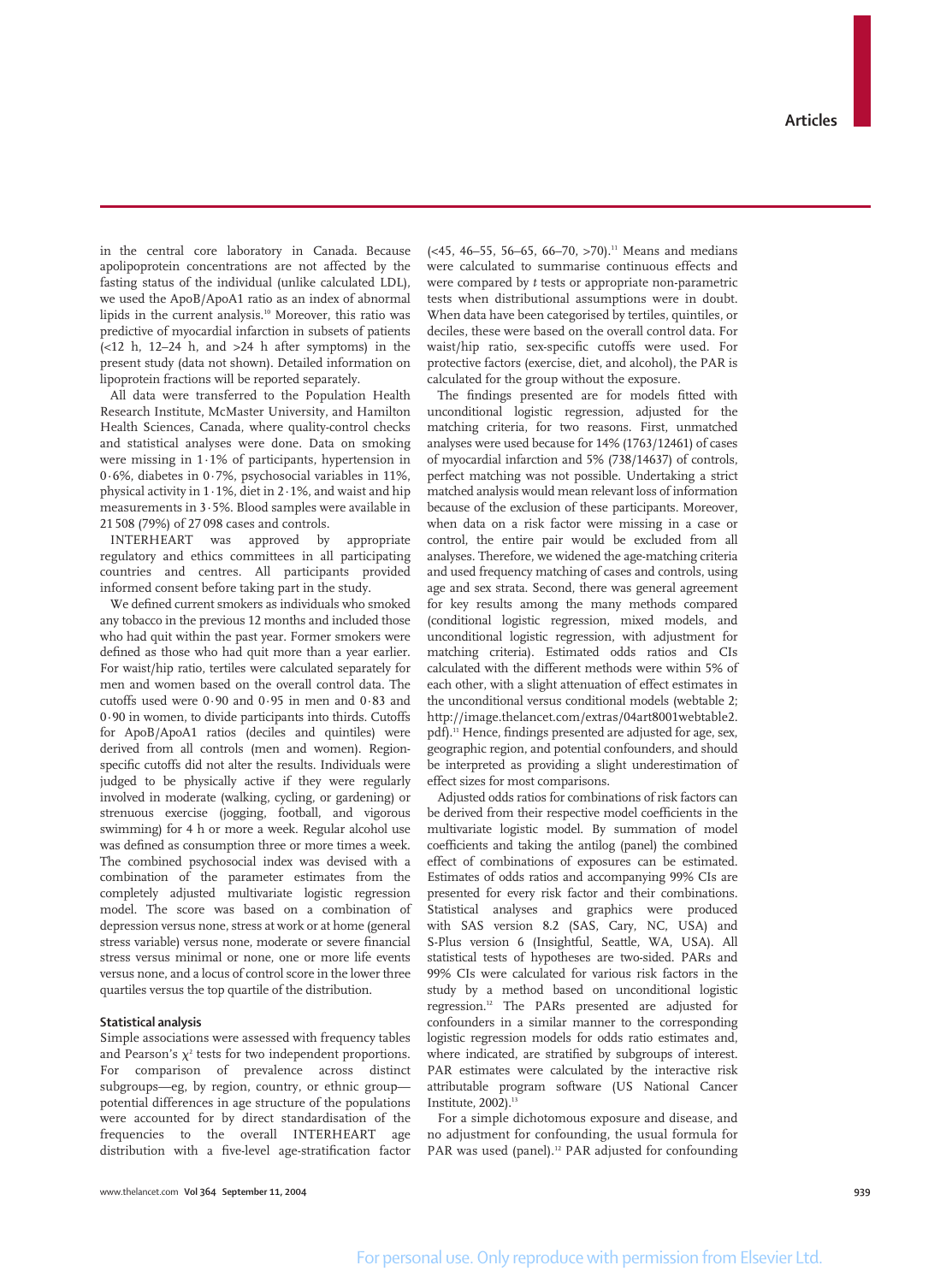

|                            | Cases (n=12 461) | Controls (n=14637) |
|----------------------------|------------------|--------------------|
| Geographic region          |                  |                    |
| Western Europe             | 664              | 767                |
| Central and eastern Europe | 1727             | 1927               |
| Middle Fast                | 1639             | 1786               |
| Africa                     | 578              | 789                |
| South Asia                 | 1732             | 2204               |
| China and Hong Kong        | 3030             | 3056               |
| Southeast Asia and Japan   | 969              | 1199               |
| Australia and New Zealand  | 589              | 681                |
| South America and Mexico   | 1237             | 1888               |
| North America              | 296              | 340                |
| <b>Ethnic origin</b>       |                  |                    |
| European                   | 3314             | 3710               |
| Chinese                    | 3130             | 3167               |
| South Asian                | 2171             | 2573               |
| Other Asian                | 871              | 1073               |
| Arab                       | 1306             | 1479               |
| Latin American             | 1141             | 1834               |
| <b>Black African</b>       | 157              | 369                |
| Coloured African           | 311              | 339                |
| Other                      | 60               | 93                 |

is also shown in the panel. For variance estimates, the reader is referred to Benichou and Gail<sup>15</sup> since the derivations and formulae are complex. CI calculations were based on this method using a logit transformation approach, apart from when PAR estimates were negative, in which case conventional Wald type CIs were used.

# **Role of the funding source**

The sponsors of the study had no role in study design, data collection, data analysis, data interpretation, or writing of the report. The corresponding author had full access to all the data in the study and had final responsibility for the decision to submit for publication.

#### **Results**

Between February, 1999, and March, 2003, 15 152 cases and 14 820 controls were enrolled. 1531 cases were diagnosed as having unstable angina, 260 had insufficient data, 205 did not have coronary artery disease, and 695 had a previous myocardial infarction. For 74 controls data were missing and 109 had previous coronary heart disease. Therefore, 12 461 cases and 14 637 controls are included in the analysis. Table 1 shows the distribution of participants by region and ethnic origin. 9459 cases (76%) and 10851 controls (74%) were male.

Table 2 shows the median age of presentation of cases. The overall median age of cases with first acute myocardial infarction is about 9 years lower in men than in women in all regions of the world. However, the proportion of male cases was highest in countries with a younger age of presentation of acute myocardial infarction—eg, 85% of cases in south Asia and 86% in the Middle East were male compared with 74% in western Europe, 68% in central and eastern Europe, and 70% in China. Among regions, striking variations were noted in the age of first presentation of acute myocardial infarction, with the youngest patients in south Asia (median age 53 years) and the Middle East (51 years), and the oldest patients in western Europe, China, and Hong Kong (63 years). The highest proportion of cases with first acute myocardial infarction at age 40 years or younger was in men from the Middle East  $(12.6\%)$ , Africa  $(10.9\%)$ , and south Asia (9·7%) and the lowest proportion was in women from China and Hong Kong (1·2%), South America (1 $\cdot$ 0%), and central and eastern Europe (0 $\cdot$ 9%).

## **Overall effect of risk factors**

Table 3 provides the overall odds ratios for individual risk factors adjusted for age, sex, smoking status, and region and by multivariate adjustment for all risk factors. All risk factors were significantly (p<0·0001) related to acute myocardial infarction, except alcohol, which had a weaker association ( $p=0.03$ ). After multivariate analysis, current smoking and raised ApoB/ApoA1 ratio (top *vs* lowest quintile) were the two strongest risk factors, followed by history of diabetes, hypertension, and psychosocial factors (table 3). Body-mass index was related to risk of myocardial infarction, but this relation was weaker than that of abdominal obesity (waist/hip ratio), with body-mass index becoming non-significant with the inclusion of waist/hip ratio in the multivariate model (data not shown). Before multivariate adjustment, abdominal obesity (top *vs* lowest tertile) doubled the risk of acute myocardial infarction, but the effects were substantially diminished after adjustment for other risk factors, especially apolipoproteins. Daily consumption of fruits or vegetables, moderate or strenuous physical exercise, and consumption of alcohol three or more times per week, were protective (table 3).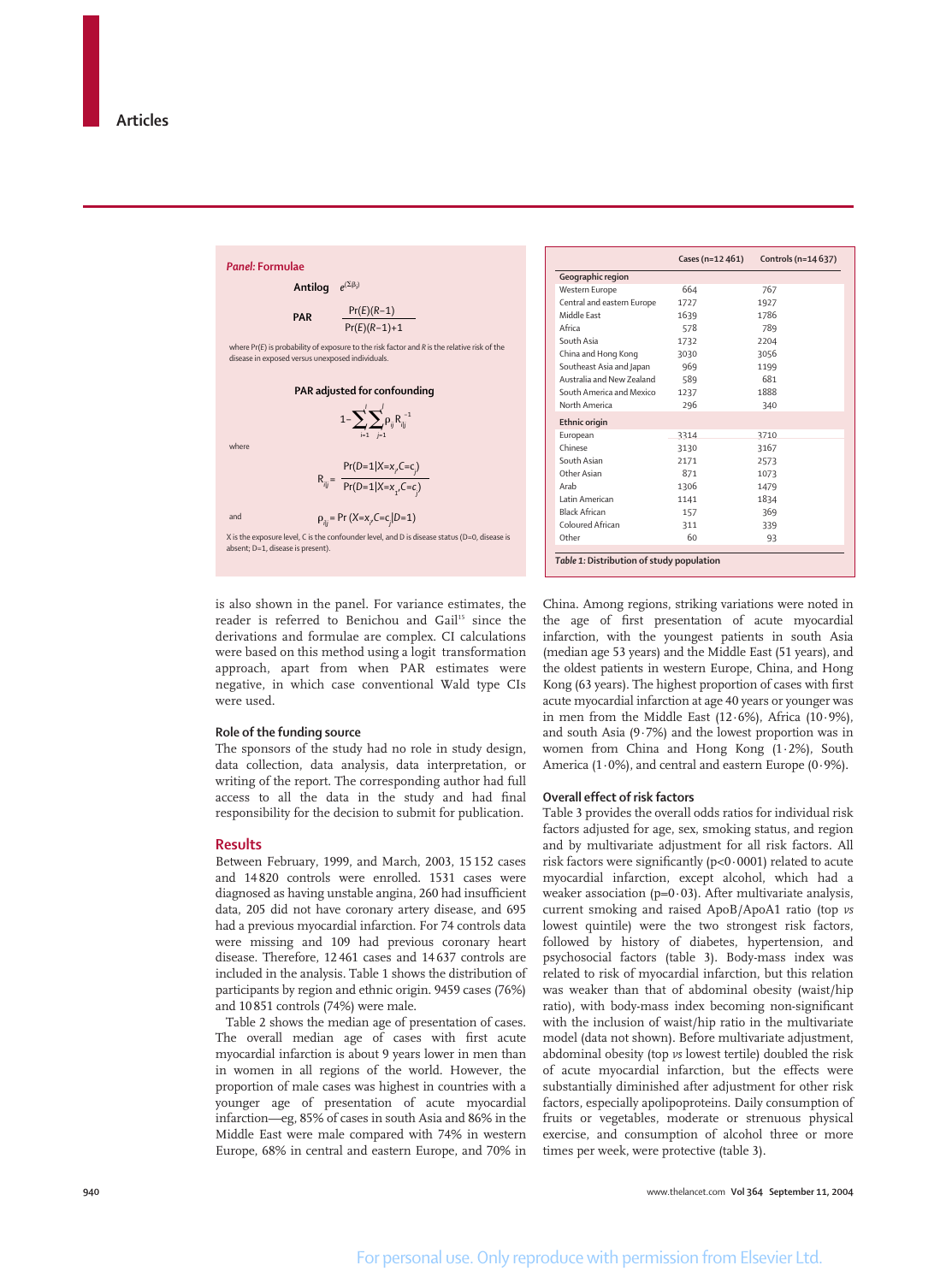|                            | Overall |                  |                   | Men    |                  |                   | Women |                         |                   |  |
|----------------------------|---------|------------------|-------------------|--------|------------------|-------------------|-------|-------------------------|-------------------|--|
|                            | Number  | Median age (IQR) | $% <40$ years (n) | Number | Median age (IQR) | $% <40$ years (n) |       | Number Median age (IQR) | $% <40$ years (n) |  |
| Geographic region          |         |                  |                   |        |                  |                   |       |                         |                   |  |
| Western Europe             | 664     | $63(54 - 72)$    | 2.7(18)           | 493    | $61(53 - 70)$    | 2.8(14)           | 171   | 68 (59-76)              | 2.3(4)            |  |
| Central and eastern Europe | 1727    | $62(52 - 70)$    | 2.9(51)           | 1173   | $59(50-68)$      | 3.9(46)           | 554   | 68 (59-74)              | 0.9(5)            |  |
| North America              | 296     | 59 (50-71)       | 4.0(12)           | 210    | $58(49-68)$      | 3.3(7)            | 86    | $64(52 - 75)$           | 5.8(5)            |  |
| South America and Mexico   | 1237    | $60(51 - 70)$    | 3.4(42)           | 926    | $59(50-68)$      | 4.2(39)           | 311   | $65(56-73)$             | 1.0(3)            |  |
| Australia and New Zealand  | 589     | $60(51-69)$      | 5.3(31)           | 464    | 58 (50-67)       | 5.6(26)           | 125   | 66 (59-74)              | 4.0(5)            |  |
| Middle East                | 1639    | $51(45-59)$      | 11.2(184)         | 1410   | $50(44-57)$      | 12.6(177)         | 229   | $57(50-65)$             | 3.1(7)            |  |
| Africa                     | 578     | $54(47-62)$      | 9.7(56)           | 385    | $52(46-61)$      | 10.9(42)          | 193   | $56(49-65)$             | 7.3(14)           |  |
| South Asia                 | 1732    | $53(46-61)$      | 8.9(54)           | 1480   | $52(45-60)$      | 9.7(143)          | 252   | $60(50-66)$             | 4.4(11)           |  |
| China and Hong Kong        | 3030    | 63 (53-70)       | 4.5(135)          | 2131   | $60(50-68)$      | 5.8(124)          | 899   | $67(62 - 72)$           | 1.2(11)           |  |
| Southeast Asia and Japan   | 969     | $57(49-65)$      | 7.0(68)           | 787    | $55(47-64)$      | 8.3(65)           | 182   | $63(56-68)$             | 1.7(3)            |  |
| Ethnic origin              |         |                  |                   |        |                  |                   |       |                         |                   |  |
| European                   | 3314    | $62(52 - 71)$    | 3.2(107)          | 2371   | $59(51-69)$      | 3.8(89)           | 943   | $68(58-75)$             | 1.9(18)           |  |
| Chinese                    | 3130    | $63(53 - 70)$    | 4.4(139)          | 2217   | $60(50-68)$      | 5.8(128)          | 913   | $67(61 - 72)$           | 1.2(11)           |  |
| South Asian                | 2171    | $52(45-60)$      | 10.6(231)         | 1889   | $50(45-60)$      | 11.7(220)         | 282   | $60(51-66)$             | 3.9(11)           |  |
| Other Asian                | 871     | $57(48-65)$      | 7.0(61)           | 705    | $55(47-64)$      | 8.2(58)           | 166   | $63(56-68)$             | 1.8(3)            |  |
| Arab                       | 1306    | $53(46-60)$      | 9.0(118)          | 1083   | $52(45-59)$      | $10-3(111)$       | 223   | $57(50-65)$             | 3.1(7)            |  |
| Latin American             | 1141    | $60(51-69)$      | 3.7(42)           | 854    | $58(50-67)$      | 4.5(38)           | 287   | $64(55 - 72)$           | 1.4(4)            |  |
| <b>Black African</b>       | 157     | $52(46-61)$      | 14.0(22)          | 98     | $52(46-59)$      | 17.4(17)          | 59    | 54 (48-67)              | 8.5(5)            |  |
| Coloured African           | 311     | $54(47-63)$      | 8.7(27)           | 196    | $52(46-62)$      | 9.7(19)           | 115   | $58(49-65)$             | 7.0(8)            |  |
| Other                      | 60      | $57(48-64)$      | 6.7(4)            | 46     | $53(48-62)$      | 6.5(3)            | 14    | $63(59 - 73)$           | 7.1(1)            |  |
| Overall                    | 12461   | $58(49-67)$      | 6.0(751)          | 9459   | $56(48-65)$      | 7.2(683)          | 3002  | $65(56-72)$             | 2.3(68)           |  |

A strong and graded relation was noted between numbers smoked and risk of myocardial infarction, with the risk increasing at every increment, so that individuals smoking greater than 40 cigarettes per day had an odds ratio of 9·16 (99% CI 6·18–13·58; figure 1). The ApoB/ApoA1 ratio also showed a graded relation with myocardial infarction risk, with no evidence of a threshold, with an odds ratio of 4·73 (99% CI 3·93–5·69) for the top versus the lowest decile of ApoB/ApoA1 ratio (figure 1).

# **Cumulative effect of risk factors**

Figure 2 shows the effect of multiple risk factors on increased risk of myocardial infarction. Together, current smoking, hypertension, and diabetes increased the odds ratio for acute myocardial infarction to 13·01 (99% CI 10·69–15·83) compared to those without these risk factors, and they accounted for 53% of the PAR of acute myocardial infarction. Addition of ApoB/ApoA1 ratio (top *vs* lowest quintile) increased the odds ratio to

|                                         | Prevalence               |                          | Odds ratio (99% CI) adjusted for age,<br>sex, and smoking (OR 1) |                          | Odds ratio (99% CI) adjusted additionally<br>for all other risk factors (OR 2) | PAR 2 (99% CI)           |
|-----------------------------------------|--------------------------|--------------------------|------------------------------------------------------------------|--------------------------|--------------------------------------------------------------------------------|--------------------------|
|                                         | Controls (%) Cases (%)   |                          |                                                                  |                          |                                                                                |                          |
| <b>Risk factor</b>                      |                          |                          |                                                                  |                          |                                                                                |                          |
| Current smoking*                        | 26.76                    | 45.17                    | $2.95(2.72-3.20)$                                                | $\overline{\phantom{a}}$ | $2.87(2.58-3.19)$                                                              | $\overline{\phantom{a}}$ |
| Current and former smoking*             | 48.12                    | 65.19                    | $2.27(2.11-2.44)$                                                | 36.4% (33.9-39.0)        | $2.04(1.86 - 2.25)$                                                            | 35.7% (32.5-39.1)        |
| <b>Diabetes</b>                         | 7.52                     | 18.45                    | $3.08(2.77 - 3.42)$                                              | $12.3\%$ (11.2-13.5)     | $2.37(2.07 - 2.71)$                                                            | $9.9\%$ (8-5-11.5)       |
| Hypertension                            | 21.91                    | 39.02                    | $2.48(2.30-2.68)$                                                | 23.4% (21.7-25.1)        | $1.91(1.74 - 2.10)$                                                            | 17.9% (15.7-20.4)        |
| Abdominal obesity (2 vs 1) <sup>+</sup> | 33.40                    | 30.21                    | $1.36(1.24 - 1.48)$                                              | $\overline{\phantom{a}}$ | $1.12(1.01 - 1.25)$                                                            |                          |
| Abdominal obesity (3 vs 1) <sup>+</sup> | 33.32                    | 46.31                    | $2.24(2.06-2.45)$                                                | 33.7% (30.2-37.4)        | $1.62(1.45 - 1.80)$                                                            | $20.1\% (15.3 - 26.0)$   |
| All psychosocial‡                       | -                        | $\overline{\phantom{a}}$ | $2.51(2.15-2.93)$                                                | $28.8\%$ (22.6–35.8)     | $2.67(2.21-3.22)$                                                              | $32.5\% (25.1 - 40.8)$   |
| Vegetables and fruit daily*             | 42.36                    | 35.79                    | $0.70(0.64 - 0.77)$                                              | $12.9\%$ (10.0-16.6)     | $0.70(0.62 - 0.79)$                                                            | $13.7\%$ (9.9-18.6)      |
| Exercise*                               | 19.28                    | 14.27                    | $0.72(0.65 - 0.79)$                                              | $25.5\% (20.1 - 31.8)$   | $0.86(0.76 - 0.97)$                                                            | $12.2\% (5.5 - 25.1)$    |
| Alcohol intake*                         | 24.45                    | 24.01                    | $0.79(0.73 - 0.86)$                                              | 13.9% (9.3-20.2)         | $0.91(0.82 - 1.02)$                                                            | $6.7\%$ (2.0-20.2)       |
| ApoB/ApoA1 ratio (2 vs 1) §             | 19.99                    | 14.26                    | $1.47(1.28 - 1.68)$                                              |                          | $1.42(1.22 - 1.65)$                                                            |                          |
| ApoB/ApoA1 ratio (3 vs 1) §             | 20.02                    | 18.05                    | $2.00(1.74 - 2.29)$                                              | $\overline{\phantom{a}}$ | $1.84(1.58-2.13)$                                                              | $\overline{\phantom{a}}$ |
| ApoB/ApoA1 ratio (4 vs 1) §             | 19.99                    | 24.22                    | $2.72(2.38-3.10)$                                                | $\overline{\phantom{a}}$ | $2.41(2.09 - 2.79)$                                                            |                          |
| ApoB/ApoA1 ratio (5 vs 1) §             | 20.00                    | 33-49                    | $3.87(3.39 - 4.42)$                                              | 54.1% (49.6-58.6)        | $3.25(2.81 - 3.76)$                                                            | 49.2% (43.8-54.5)        |
| All above risk factors combined¶        | $\overline{\phantom{a}}$ |                          | 129-20 (90-24-184-99)                                            | 90.4% (88.1-92.4)        | 129.20 (90.24-184.99)                                                          | $90.4\%$ (88.1-92.4)     |

The median waist /hip ratio was 0·93 in cases and 0·91 in controls (p<0-0001), and the median ApoB/ApoA1 ratio was 0·85 in cases and 0·80 in controls (p<0-0001). Percentage of controls with four or five factors positive is 22-2% compared with 29-2% in cases. \*PARs for smoking, abdominal obesity, and ApoB/ApoA1 ratio are based on a comparison of all smokers vs never, top two tertiles vs lowest tertile, and top four quintiles vs lowest quintil stress at home or work (general stress), low locus of control, and major life events, all referenced against non-exposure for all five factors. SSecond, third, fourth, or fifth quintiles vs lowest quintile. IThe model is s adjusted and unadjusted estimates are identical for all risk factors. The odds ratio of 129-20 is derived from combining all risk factors together, including current and former smoking vs never smoking, top two tertiles vs tertile of abdominal obesity, and top four quintiles vs lowest quintile of ApoB/ApoA1. If, however, the model includes only current smoking vs never smoking, the top vs lowest tertile for abdominal obesity, and the top vs quintile for ApoB/ApoA1, the odds ratio for the combined risk factors increases to 333·7 (99% CI 230·2–483·9).

*Table 3:* **Risk of acute myocardial infarction associated with risk factors in the overall population**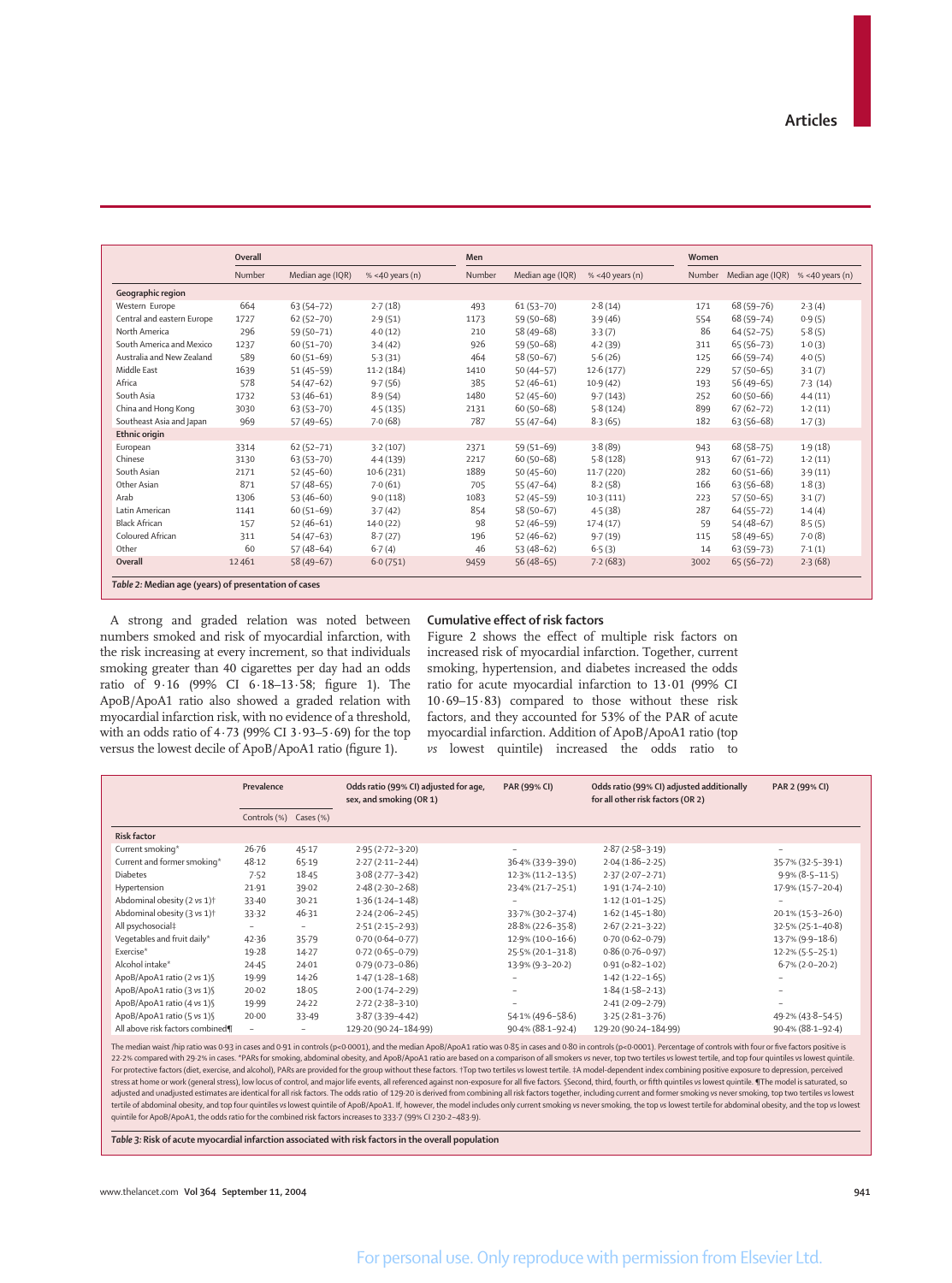

*Figure 1:* **Odds of myocardial infarction according to number of cigarettes smoked and ApoB/ApoA1 ratio**  Note the doubling scale on the y axis for both figures.

42·3 (33·2–54·0), and the PAR for these four risk factors together (top four quintiles of ApoB/ApoA1 ratio *vs* lowest quintile) was 75·8% (99% CI 72·7–78·6). Addition of abdominal obesity (top two tertiles *vs* lowest tertile) further increased the PAR to  $80.2\%$  (77 $.5-82.7$ ).

Figure 3 shows the effects of multiple risk factors on reduced risk of acute myocardial infarction associated with healthy lifestyles. Daily consumption of fruit and vegetables and regular physical activity conferred an odds ratio of 0·60 (99% CI 0·51–0·71). Further, if an individual avoided smoking, the odds ratio would be  $0.21$   $(0.17-0.25;$  figure 3), suggesting that modification of these aspects of lifestyle could potentially reduce the risk of an acute myocardial infarction by more than three-quarters compared with a smoker with a poor lifestyle.

Incorporation of all nine independent risk factors (current or former smoking, history of diabetes or hypertension, abdominal obesity, combined psychosocial stressors, irregular consumption of fruits and vegetables, no alcohol intake, avoidance of any regular exercise, and raised plasma lipids) indicates an odds ratio of 129·20 (99% CI 90·24–184·99; table 3)**,** compared with not having any of these risk factors. Substituting the odds ratios for current smoking, the extremes of abdominal obesity (top *vs* lowest tertile) and ApoB/ApoA1 ratio (top *vs* lowest quintile) increases the combined effect of all nine risk factors to 333·7 (99% CI 230·2–483·9; figure 2). This represents a PAR of 90·4% (99% CI 88·1–92·4), suggesting that these risk factors account for most of the risk of acute myocardial infarction in our study population. In view of the overlap in the effect of the nine risk factors, most of the PAR could be accounted for by a combination of various risk factors, as long as they included smoking and the ApoB/ApoA1 ratio (PAR for their combination is 66·8% [99% CI 62 $\cdot$ 8-70 $\cdot$ 6]). The estimate of the combined effect of all nine risk factors is derived from a model, since very few individuals had zero risk factors or all nine risk factors. However, confidence that the majority of risk is indeed accounted for by these risk factors is lent support by the fact that of the 18 708 individuals with complete data on all risk factors, 43 controls and 24 cases had no risk factors and 49 cases and 11 controls had eight or more. Also, just five risk factors (smoking, lipids, hypertension, diabetes, and obesity), which a large proportion of individuals had, accounted for about 80% of the PAR.

## **Risk in men and women**

Figure 4 presents odds ratios and PARs for risk of acute myocardial infarction in men and women. Similar odds ratios were recorded in women and men for the association of acute myocardial infarction with smoking, raised lipids, abdominal obesity, composite of psychosocial variables, and vegetable and fruit consumption. However, the increased risk associated with hypertension and diabetes, and the protective effect of exercise and alcohol, seemed to be greater in women then in men (figure 4).

Table 4 also shows PARs by sex for the various risk factors, adjusted for age and region only and the fully adjusted model. In men, smoking was associated with 42·7% of the PAR for acute myocardial infarction compared with 14·8% in women in the fully adjusted model. Abnormal lipids had the highest PAR in both men  $(49.5%)$  and women  $(47.1%)$ , with high contributions from psychosocial risk factors (28·8% *vs* 45·2%) and abdominal obesity (19·7% *vs* 18·7%). Hypertension contributed to PAR in women to a greater extent  $(29.0\%)$  compared with men  $(14.9\%)$ , partly because of a higher prevalence of hypertension in women who were about a decade older. Collectively, all nine risk factors accounted for 90% of the PAR in men and 94% in women (table 4).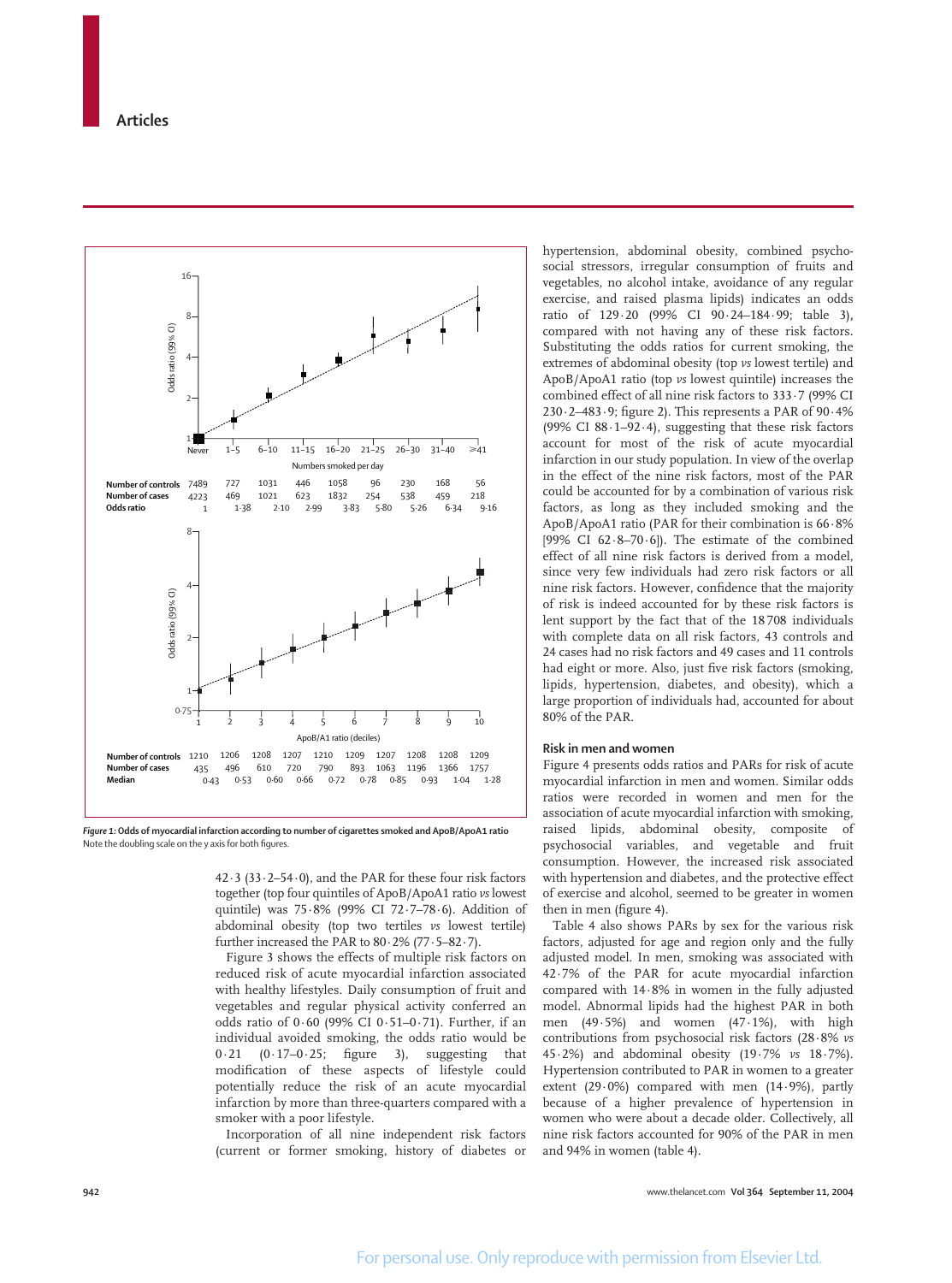#### **Risk by age**

Smoking, adverse lipid profile, hypertension, and diabetes had a greater relative effect on risk of acute myocardial infarction in younger than older individuals (table 5). Overall, abnormal lipids was the most important risk factor with respect to PAR in both young and old individuals (table 5). Collectively, the nine risk factors accounted for a significantly greater  $(p<0.0001)$ PAR in younger than older individuals; these patterns were consistent in males and females.

# **Regional and ethnic variations in importance of risk factors**

When the odds ratio (adjusted for age, sex, smoking, and geographic region) for association of acute myocardial infarction with a risk factor is around 2 or more, eg, for smoking, lipids, hypertension, diabetes, abdominal obesity, and the combined psychosocial index, subgroup analyses are likely to be fairly robust. We recorded a clear, significant, and consistent excess risk of acute myocardial infarction associated with these risk factors in most regions of the world and in every ethnic group (figures 5–10). By contrast, when odds ratios were weaker (0·70–1·50; alcohol consumption, exercise, or diet), greater variability was noted across regions (data not shown). This apparent variability could be attributable to chance, because subgroup analyses are likely to be less reliable when smaller overall differences are subdivided across multiple subsets of the populations. Similar results were noted for analyses across various subgroups defined by ethnic origin, with consistent and clear excess risks being reported for tobacco use, abnormal lipids, history of hypertension, diabetes, and abdominal obesity (data not shown).

# **Population attributable risk by geographic region**

Table 4 also presents overall PARs and values by sex across different geographic regions. In all regions, the nine risk factors account for between three-quarters and virtually all the PAR for acute myocardial infarction. The relative importance of every risk factor varied, and was largely related to its prevalence. However, raised lipids, smoking, and psychosocial factors were the most important risk factors in all regions in the world. It is noteworthy that in western Europe, North America, and Australia and New Zealand (representing high-income countries) and southeast Asia (mostly middle-income countries), abdominal obesity was associated with a PAR greater than that associated with smoking. A similar pattern was seen for Africa, but most of our data are drawn from South Africa, which is a middle-income country. However, obesity was less important in other parts of the world, where it is less prevalent. For example, obesity accounted for only 5·5% of the PAR in China compared with 35·8% for smoking (where 41% of



*Figure 2:* **Risk of acute myocardial infarction associated with exposure to multiple risk factors**  Smk=smoking. DM=diabetes mellitus. HTN=hypertension. Obes=abdominal obesity. PS=psychosocial. RF=risk factors. Note the doubling scale on the y axis. The odds ratios are based on current *vs* never smoking, top *vs* lowest tertile for abdominal obesity, and top *vs* lowest quintile for ApoB/ApoA1. If these three are substituted by current and former smoking, top two tertiles for abdominal obesity and top four quintiles for ApoB/ApoA1, then the odds ratio for the combined risk factor is 129·20 (99% CI 90·24–184·99).

male and 4% of female controls smoked). Subdividing the population by ethnic origin, these nine risk factors accounted for a very high proportion of the PAR in every ethnic group (Europeans, 86%; Chinese, 90%; south Asians, 92%; black Africans, 92%; Arabs, 93%; and Latin Americans, 90%).



*Figure 3:* **Reduced risk of acute myocardial infarction associated with various risk factors**

Smk=smoking. Fr/vg=fruits and vegetables. Exer=exercise. Alc=alcohol. Note the doubling scale on the y axis. Odds ratios are adjusted for all risk factors.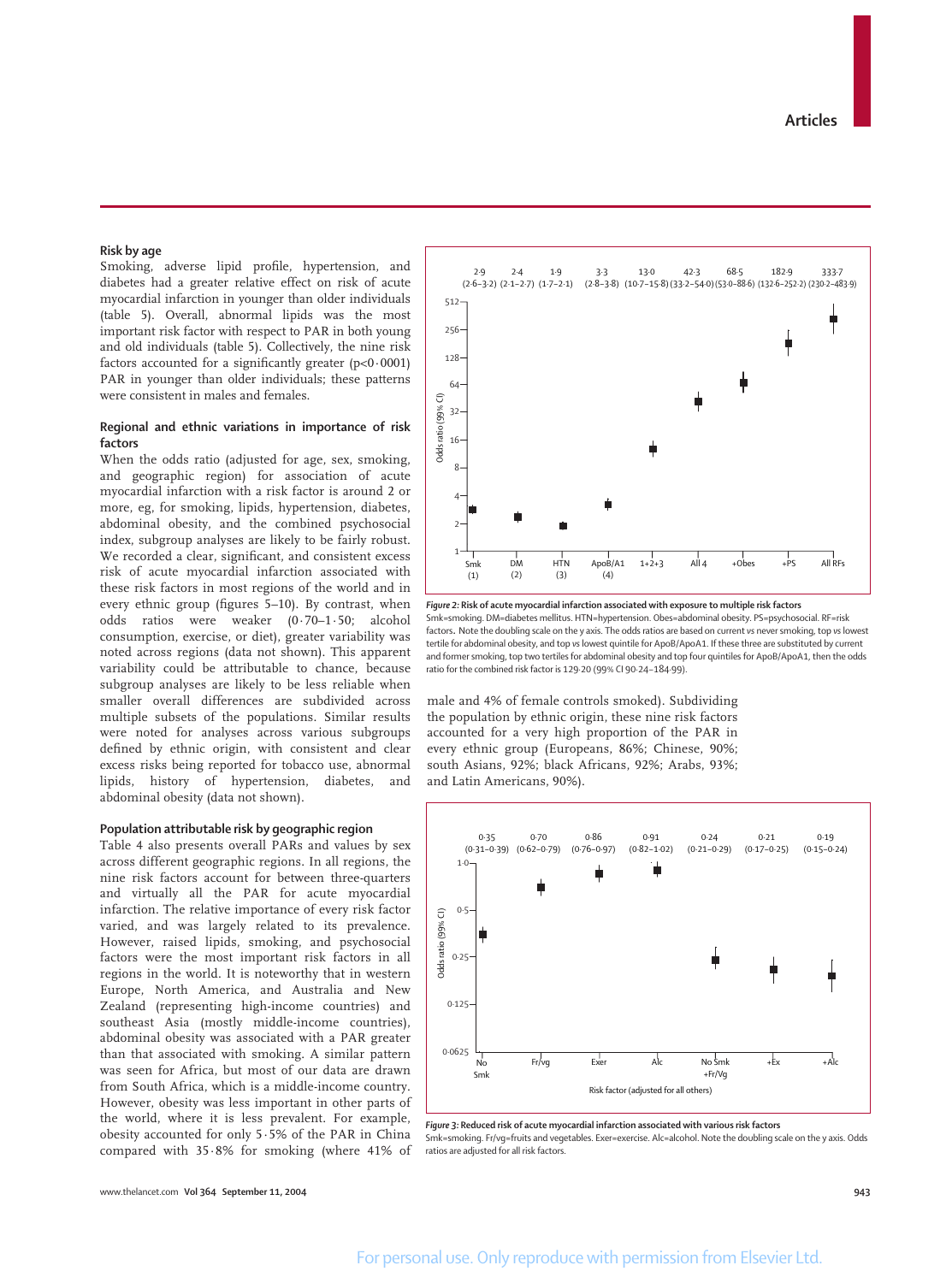| <b>Risk factor</b> | Sex |                |                          | Control (%) Case (%) Odds ratio (99% CI) | PAR (99% CI)                                                        |
|--------------------|-----|----------------|--------------------------|------------------------------------------|---------------------------------------------------------------------|
| Current smoking F  |     | 9.3            | $20-1$                   | $2.86(2.36-3.48)$                        | 15.8% (12.9-19.3)                                                   |
|                    | M   | 33.0           | 53.1                     | $3.05(2.78-3.33)$                        | 44.0% (40.9-47.2)                                                   |
| <b>Diabetes</b>    | F   | 7.9            | 25.5                     | $4.26(3.51 - 5.18)$                      | 19.1% (16.8-21.7)                                                   |
|                    | M   | $7-4$          | 16.2                     | $2.67(2.36-3.02)$                        | $10.1\%$ (8.9-11.4)                                                 |
| Hypertension       | F   | $28-3$         | 53.0                     | $2.95(2.57 - 3.39)$                      | 35.8% (32.1-39.6)                                                   |
|                    | M   | $19-7$         | 34.6                     | $2.32(2.12-2.53)$                        | 19.5% (17.7-21.5)                                                   |
| Abdominal          | F   | 33.3           | 45.6                     | $2.26(1.90-2.68)$                        | 35.9% (28.9-43.6)                                                   |
| obesity            | M   | 33.3           | 46.5                     | $2.24(2.03-2.47)$                        | $32.1\% (28.0 - 36.5)$                                              |
| Psychosocial       | F   | $\overline{a}$ | $\overline{\phantom{0}}$ | $3.49(2.41 - 5.04)$                      | 40.0% (28.6-52.6)                                                   |
| index              | M   | $\overline{a}$ | $\overline{\phantom{0}}$ | $2.58(2.11-3.14)$                        | 25.3% (18.2-34.0)                                                   |
| Fruits/veg         | F   | 50.3           | 39.4                     | $0.58(0.48 - 0.71)$                      | 17.8% (12.9-24.1)                                                   |
|                    | M   | 39.6           | $34 - 7$                 | $0.74(0.66 - 0.83)$                      | $10.3\%$ (6.9-15.2)                                                 |
| Exercise           | F   | $16-5$         | 9.3                      | $0.48(0.39 - 0.59)$                      | 37.3% (26.1-50.0)                                                   |
|                    | M   | 20.3           | 15.8                     | $0.77(0.69 - 0.85)$                      | 22.9% (16.9-30.2)                                                   |
| Alcohol            | F   | $11-2$         | 6.3                      | $0.41(0.32 - 0.53)$                      | 46.9% (34.3-60.0)                                                   |
|                    | M   | 29.1           | 29.6                     | $0.88(0.81 - 0.96)$                      | $10.5\% (6.1 - 17.5)$                                               |
| ApoB/ApoA1         | F   | $14-1$         | 27.0                     | $4.42(3.43 - 5.70)$                      | 52.1% (44.0-60.2)                                                   |
| ratio              | M   | 21.9           | 35.5                     | $3.76(3.23 - 4.38)$                      | 53.8% (48.3-59.2)                                                   |
|                    |     |                |                          |                                          | 8<br>0.25<br>0.5<br>$\overline{2}$<br>$1\,$<br>16<br>$\overline{4}$ |
|                    |     |                |                          |                                          | Odds ratio (99% CI)                                                 |

*Figure 4:* **Association of risk factors with acute myocardial infarction in men and women after adjustment for age, sex, and geographic region** For this and subsequent fiqures, the odds ratios are plotted on a doubling scale. Prevalence cannot be calculated for psychosocial factors because it is derived from a model.

# **Consistency of results**

Subgroup analyses with both types of controls (hospitalbased and community-based) showed consistent odds ratios for current smoking (hospital-based 3·1 *vs* community-based 2·8), for the top quintile versus lowest quintile of lipids (4·2 *vs* 3·9), for diabetes (2·7 *vs* 3·4), for hypertension  $(2 \cdot 1 \text{ vs } 3 \cdot 0)$ , for abdominal obesity  $(1 \cdot 7)$ *vs* 1·9), for psychosocial factors (1·6 *vs* 1·5), for consumption of fruits (0·78 *vs* 0·93) and vegetables (0·78 *vs* 0·83), for regular physical activity (0·79 *vs* 0·79), and for alcohol use (0·79 *vs* 0·86).

583 cases of acute myocardial infarction subsequently died in hospital. Odds ratios for fatal myocardial infarction associated with various risk factors were similar to those overall—smoking (2·1 for fatal myocardial infarction *vs* 3·0 overall), diabetes (4·0 *vs* 3·1), hypertension (2·4 *vs* 2·5), abdominal obesity (1·5 *vs* 2·2), and lipids (2·6 *vs* 3·9).

#### **Family history**

Family history of coronary heart disease was associated with an odds ratio of 1·55 (99% CI 1·44–1·67), adjusted for age, sex, smoking, and geographic region. Adjustments for the nine previously described risk factors slightly reduced the odds ratio to 1·45 (1·31–1·60). The PAR was 12·0% (99% CI

9·2%–15·1%), which fell to 9·8% (7·6–12·5) after full adjustment. However, when family history is added to the information from other nine risk factors, the overall PAR rose from 90·4% to only 91·4%, indicating that although family history is an independent risk factor for myocardial infarction, most of the associated risk burden can be accounted for through the other risk factors studied. Family history seemed to be slightly more important in young (PAR 14·8% [11·7–18·5]) compared with old individuals  $(10.4\%$  [8.3-13.0]).

### **Repeat measures**

Repeat measures of risk factors were made in 279 controls at a median interval of 409 days. The agreement rates for smoking (Cohen's kappa<sup>16</sup>  $\kappa$ =0·94), history of diabetes  $(\kappa=0.90)$ , ApoB/ApoA1 (intraclass correlation=0.74), hypertension  $(\kappa=0.82)$ , depression  $(\kappa=0.44)$ , abdominal obesity (intraclass correlation=0·68), regular physical activity ( $\kappa$ =0.56), and consumption of fruits ( $\kappa$ =0.66), vegetables ( $\kappa$ =0·52), and alcohol ( $\kappa$ =0·52) were high to moderate. These data suggest that the association of myocardial infarction with smoking and diabetes is closer to the real effect, whereas the association of other risk factors measured with greater variability are probably underestimates due to regression-dilution bias.<sup>17</sup>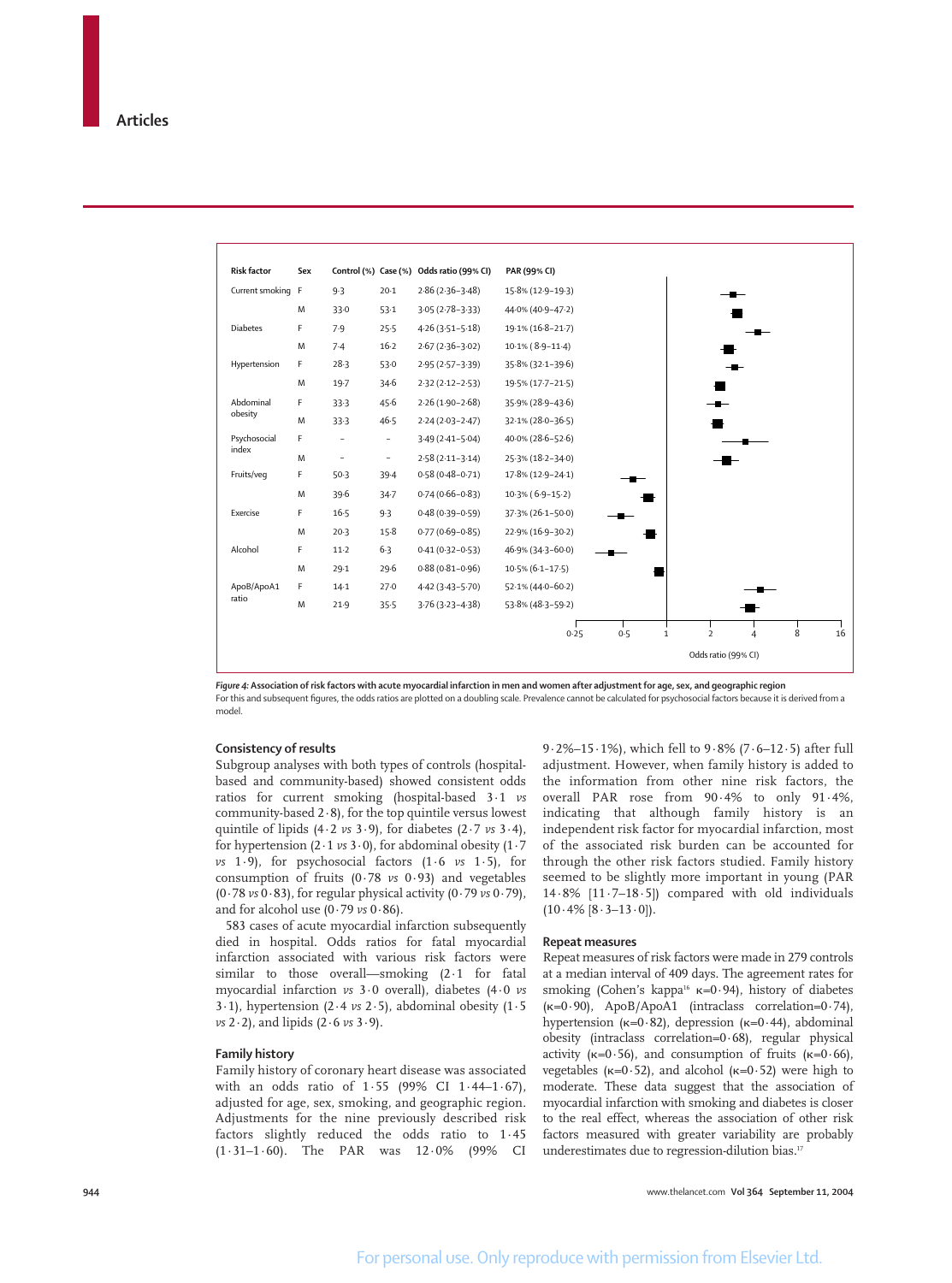| Region                          | Lifestyle factors      |                |          |                          |                    | Other risk factors                      |          |             |                      |            |                              |
|---------------------------------|------------------------|----------------|----------|--------------------------|--------------------|-----------------------------------------|----------|-------------|----------------------|------------|------------------------------|
|                                 | Smoking (%) Fruits and | vegetables (%) |          | Exercise (%) Alcohol (%) | All lifestyles (%) | Hypertension (%) Diabetes (%) Abdominal |          | obesity (%) | All psychosocial (%) | Lipids (%) | All nine risk<br>factors (%) |
| Men                             |                        |                |          |                          |                    |                                         |          |             |                      |            |                              |
| Western Europe                  | 39.0                   | 13.3           | $37 - 7$ | $14-1$                   | 69.6               | 20.5                                    | 12.8     | 68.6        | 23.7                 | $36 - 7$   | 92.0                         |
| Central and eastern Europe      | $40-4$                 | 7.6            | $-0.4$   | $10-4$                   | 48.9               | 15.9                                    | 5.8      | 31.7        | $-0.9$               | $38 - 7$   | 71.9                         |
| Middle East                     | $51-4$                 | 5.8            | 1.9      | $-2.7$                   | $50-7$             | 5.8                                     | 13.1     | 23.9        | $37 - 2$             | $72 - 7$   | $94 - 8$                     |
| Africa                          | $45 - 2$               | $-4.4$         | 15.9     | $24-1$                   | $63 - 7$           | 26.8                                    | 11.6     | $60-4$      | 33.8                 | 73.7       | 97.9                         |
| South Asia                      | 42.0                   | $16 - 0$       | 25.5     | $-5.7$                   | 58.1               | 17.8                                    | $10-5$   | 36.0        | 13.9                 | $60-2$     | $88-4$                       |
| China                           | 45.3                   | $15-1$         | $16-6$   | $4 - 2$                  | $63 - 7$           | 19.9                                    | 7.9      | 4.9         | 32.0                 | 41.3       | 88.8                         |
| Southeast Asia and Japan        | 39.2                   | 8.5            | 31.4     | $24-6$                   | 69.6               | 34.3                                    | 19.1     | 57.9        | 26.9                 | 68.7       | 93.7                         |
| Australia and New Zealand       | 46.1                   | 8.0            | 20.6     | $11-2$                   | 61.0               | 18.3                                    | 5.6      | 49.5        | 31.6                 | 48.7       | 87.5                         |
| South America                   | 42.4                   | 7.1            | 27.6     | $-7.4$                   | $57 - 7$           | 28.1                                    | 9.7      | $35 - 2$    | 36.1                 | 41.6       | 86.1                         |
| North America                   | 30.9                   | $22 - 4$       | $24 - 7$ | 6.6                      | 53.9               | 13.9                                    | 6.1      | $64 - 7$    | 63.7                 | $60 - 0$   | 100                          |
| Overall 1                       | 44.0                   | $10-3$         | 22.9     | $10-5$                   | 63.8               | 19.5                                    | $10-1$   | 32.1        | 25.3                 | 53.8       | 89.8*                        |
| Overall 2                       | $42 - 7$               | $11-7$         | 9.3      | 5.1                      | 56.5               | 14.9                                    | 8.0      | 19.7        | 28.8                 | 49.5       | $89.8*$                      |
| Women                           |                        |                |          |                          |                    |                                         |          |             |                      |            |                              |
| West Europe                     | $11-1$                 | 8.4            | 38.3     | 34.2                     | 65.2               | 25.9                                    | $21-0$   | $50-6$      | 67.1                 | 47.9       | 97.1                         |
| Central and eastern Europe 13-1 |                        | $12-8$         | $42 - 7$ | 29.9                     | $65 - 4$           | $42 - 7$                                | $15 - 7$ | $20 - 0$    | 15.0                 | 26.8       | 86.1                         |
| Middle East                     | 8.1                    | 15.9           | 39.1     | 59.0                     | 80.3               | 30.1                                    | 30.3     | 38.9        | 77.4                 | 63.3       | $99 - 4$                     |
| Africa                          | 27.6                   | 21.0           | $-37.9$  | 28.8                     | 61.2               | $35 - 1$                                | 27.5     | $54 - 6$    | 54.9                 | 74.6       | 93.3                         |
| South Asia                      | 7.1                    | $30-6$         | 45.0     | 26.0                     | 59.8               | 28.9                                    | 20.5     | 48.7        | 29.2                 | 52.1       | 99.3                         |
| China                           | 12.5                   | 23.6           | 33.5     | 35.8                     | 78.6               | 27.6                                    | 15.0     | 6.3         | 43.2                 | 48.3       | 93.6                         |
| Southeast Asia and Japan        | $14-8$                 | 19.9           | 32.8     | 69.5                     | $84 - 5$           | 56.3                                    | 29.2     | 58.0        | 27.0                 | 64.5       | 96.5                         |
| Australia and New Zealand       | $40-7$                 | $15-8$         | 33.6     | 47.4                     | $80 - 0$           | 37.0                                    | $11-7$   | 67.2        | $17-2$               | $14-9$     | $\ddagger$                   |
| South America                   | 25.8                   | 5.9            | $27-4$   | $44 - 1$                 | 71.8               | 47.9                                    | 22.2     | 63.0        | 37.8                 | 59.3       | 96.1                         |
| North America                   | 25.3                   | 12.8           | 27.2     | 73.3                     | 86.9               | 30.2                                    | $12-4$   | 44.5        | $32 - 7$             | 32.2       | $\ddagger$                   |
| Overall 1                       | $15-8$                 | 17.8           | 37.3     | 46.9                     | 75.0               | 35.8                                    | 19.1     | 35.9        | 40.0                 | 52.1       | $94.1*$                      |
| Overall 2                       | $14-8$                 | 19.1           | 27.1     | 22.1                     | 60.6               | 29.0                                    | $16-1$   | $18-7$      | $45 - 2$             | 47.1       | $94.1*$                      |
| Men and women                   |                        |                |          |                          |                    |                                         |          |             |                      |            |                              |
| West Europe                     | 29.3                   | $12-4$         | 38.4     | $18-7$                   | 67.6               | 21.9                                    | 15.0     | 63.4        | 38.9                 | 44.6       | 93.9                         |
| Central and eastern Europe      | 30.2                   | $10-2$         | $11-3$   | 12.9                     | 49.6               | 24.5                                    | 9.1      | 28.0        | 4.9                  | 35.0       | 72.5                         |
| Middle East                     | 45.5                   | 7.3            | $4-2$    | $-1.0$                   | 47.6               | 9.2                                     | $15-5$   | 25.9        | 41.6                 | $70-5$     | 95.0                         |
| Africa                          | 38.9                   | $4 - 8$        | $10-1$   | 26.6                     | 63.4               | 29.6                                    | $16-7$   | $58-4$      | 40.0                 | 74.1       | 97.4                         |
| South Asia                      | $37-4$                 | 18.3           | 27.1     | $-5.5$                   | 56.6               | 19.3                                    | $11-8$   | $37 - 7$    | 15.9                 | $58 - 7$   | $89 - 4$                     |
| China                           | 35.9                   | 18.0           | 20.3     | 5.7                      | 62.3               | 22.1                                    | $10-0$   | 5.5         | $35 - 4$             | 43.8       | 89.9                         |
| Southeast Asia and Japan        | 36.2                   | $11-2$         | 31.4     | 27.9                     | 69.9               | $38-4$                                  | 21.0     | 58.0        | $26 - 7$             | $67 - 7$   | $93 - 7$                     |
| Australia and New Zealand       | 44.8                   | $11-1$         | 23.8     | 18.6                     | 66.0               | 22.6                                    | 7.2      | 61.3        | 28.9                 | 43.4       | 89.5                         |
| South America                   | 38.3                   | 6.6            | 27.6     | $-3.7$                   | 56.6               | $32 - 7$                                | $12 - 7$ | 45.5        | 35.6                 | 47.6       | $89 - 4$                     |
| North America                   | $26-1$                 | 19.8           | 25.6     | 25.5                     | 59.9               | 19.0                                    | 8.0      | 59.5        | 51.4                 | $50-5$     | 98.7                         |
| Overall 1                       | $36-4$                 | 12.9           | 25.5     | 13.9                     | 62.9               | 23.4                                    | 12.3     | 33.7        | 28.8                 | $54-1$     | $90.4*$                      |
| Overall 2                       | $35 - 7$               | $13-7$         | 12.2     | 6.7                      | $54-6$             | 17.9                                    | 9.9      | 20.1        | 32.5                 | 49.2       | $90.4*$                      |

PAR estimates in women in some countries are based on small numbers and so they are less reliable . Overall 1= adjusted for age, sex, and smoking, Overall 2=adjusted for all risk factors. An extended version of this table

*Table 4:* **PARs associated with nine risk factors in men and women by geographic region** 

# **Discussion**

Our study shows that nine easily measured and potentially modifiable risk factors account for an overwhelmingly large (over 90%) proportion of the risk of an initial acute myocardial infarction. The effect of these risk factors is consistent in men and women, across different geographic regions, and by ethnic group, making the study applicable worldwide. The effect of the risk factors is particularly striking in young men (PAR about 93%) and women (about 96%), indicating that most premature myocardial infarction is preventable. Worldwide, the two most important risk factors are smoking and abnormal lipids. Together they account for about two-thirds of the PAR of an acute myocardial infarction. Psychosocial factors, abdominal obesity, diabetes, and hypertension were the next most important risk factors in men and women, but their

relative effect varied in different regions of the world. The usual measure of obesity (body-mass index) showed a modest relation with acute myocardial infarction but was not significant when abdominal obesity was included in the analysis.

Both smoking and apolipoproteins showed a graded relation with the odds of a myocardial infarction, without either a threshold or a plateau in the dose response. In particular, smoking even five cigarettes per day increased risk. This finding suggests that there is no safe level of smoking and that if quitting is not possible, the risk of myocardial infarction associated with smoking could be significantly reduced by a reduction in the numbers smoked. The graded relation between ApoB/ApoA1 ratio across the deciles is consistent with findings of a Swedish study<sup>10</sup> and shows that most populations in the world (at least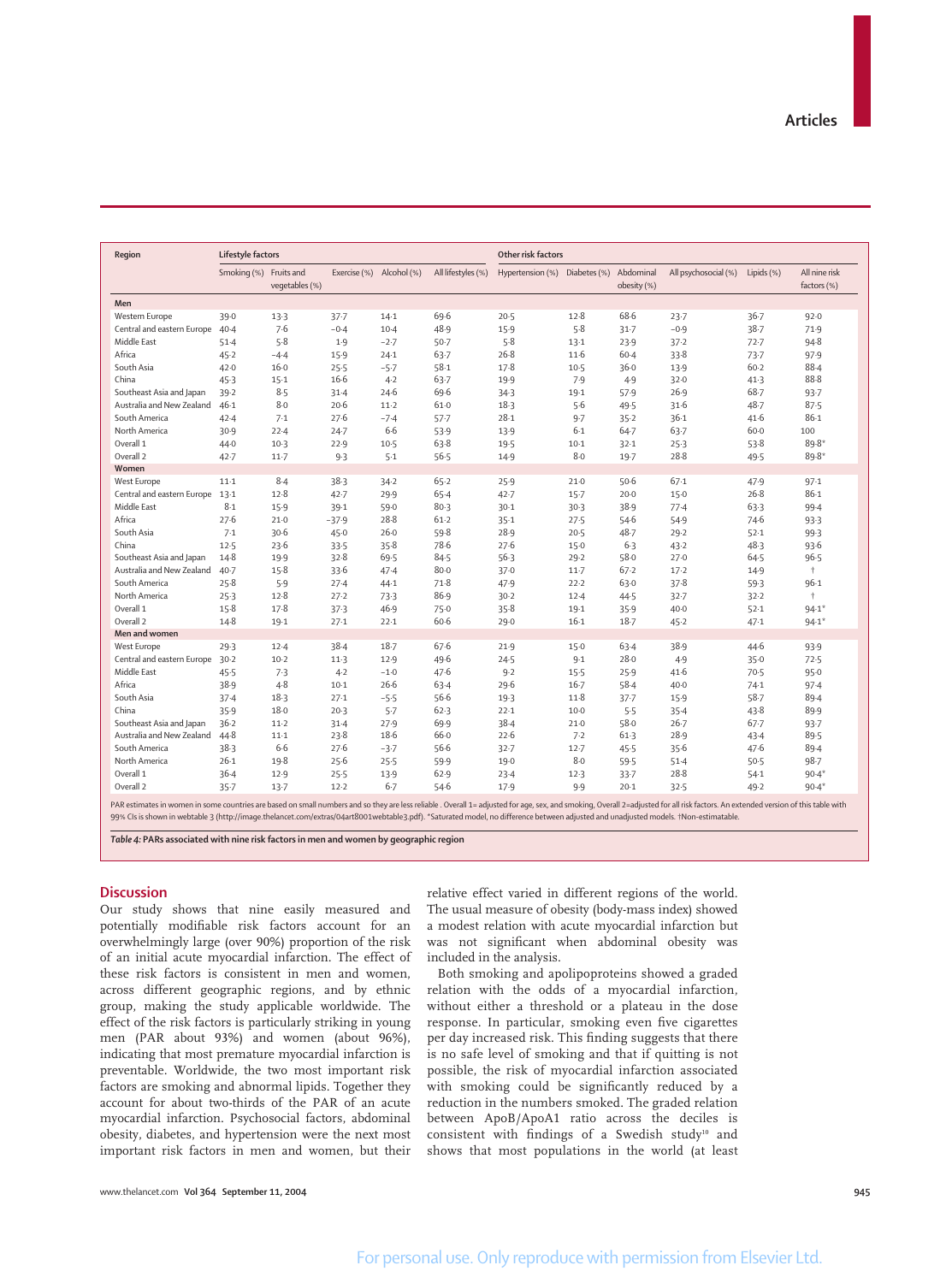|                                                          | <b>Both sexes</b>              |                        | Men                     |                      | Women                  |                       |  |
|----------------------------------------------------------|--------------------------------|------------------------|-------------------------|----------------------|------------------------|-----------------------|--|
|                                                          | Young                          | Old                    | $\leq$ 55 years         | >55 years            | ≤65 years              | $> 65$ years          |  |
| Odds ratios for relative effect of risk factors (99% Cl) |                                |                        |                         |                      |                        |                       |  |
| Lifestyle factors                                        |                                |                        |                         |                      |                        |                       |  |
| Smoking                                                  | $3.33(2.86 - 3.87)$            | $2.44*(2.10-2.84)$     | $3.33(2.80 - 3.95)$     | $2.52(2.15-2.96)$    | $4.49(3.11 - 6.47)$    | $2.14(1.35 - 3.39)$   |  |
| Fruit and vegetables                                     | $0.69(0.58 - 0.81)$            | $0.72(0.61 - 0.85)$    | $0.72(0.59 - 0.88)$     | $0.77(0.64 - 0.93)$  | $0.62(0.44 - 0.87)$    | $0.55(0.38 - 0.80)$   |  |
| Exercise                                                 | $0.95(0.79 - 1.14)$            | $0.79(0.66 - 0.94)$    | $1.02(0.83 - 1.25)$     | $0.79(0.66 - 0.96)$  | $0.74(0.49 - 1.10)$    | $0.75(0.46 - 1.22)$   |  |
| Alcohol                                                  | $1.00(0.85 - 1.17)$            | $0.85(0.73 - 1.00)$    | $1.03(0.87 - 1.23)$     | $0.86(0.73 - 1.01)$  | $0.74(0.41 - 1.31)$    | $0.83(0.49 - 1.42)$   |  |
| All four lifestyle factors                               | $0.20(0.14 - 0.27)$            | $0.20$ $(0.15 - 0.27)$ | $0.23(0.16 - 0.33)$     | $0.21(0.15 - 0.29)$  | $0.07(0.03 - 0.18)$    | $0.16(0.06 - 0.41)$   |  |
| Hypertension                                             | $2.24(1.93 - 2.60)$            | $1.72(1.52 - 1.95)$    | $1.99(1.66 - 2.39)$     | $1.72(1.49-1.98)$    | $2.94(2.25-3.85)$      | $1.82(1.39 - 2.38)$   |  |
| <b>Diabetes</b>                                          | $2.96(2.40-3.64)$              | $2.05* (1.71 - 2.45)$  | $2.66(2.04-3.46)$       | $1.93(1.58 - 2.37)$  | $3.53(2.49 - 5.01)$    | $2.59(1.78-3.78)$     |  |
| Abdominal obesity                                        | $1.79(1.52 - 2.09)$            | $1.50(1.29 - 1.74)$    | $1.83(1.52 - 2.20)$     | $1.54(1.30-1.83)$    | $1.58(1.14 - 2.20)$    | $1.22(0.88 - 1.70)$   |  |
| Psychosocial                                             | $2.87(2.19-3.77)$              | $2.43(1.86 - 3.18)$    | $2.62(1.91-3.60)$       | $2.45(1.82 - 3.29)$  | $3.92(2.26-6.79)$      | $2.31(1.22 - 4.39)$   |  |
| High ApoB/ApoA1 ratio                                    | $4.35(3.49 - 5.42)$            | $2.50*(2.05-3.05)$     | $4.16(3.19 - 5.42)$     | $2.51(2.00-3.15)$    | $4.83(3.19 - 7.32)$    | $2.48(1.60-3.83)$     |  |
| All risk factors other than smoking                      | 101.86 (61.22-169.46)          | 43.24* (26.96-69.37)   | 59.06 (32.25-108.14)    | 38.88 (22.95-65.86)  | 473.43 (158.34-1415.5) | 67.49 (21.39-212.90)  |  |
| All nine risk factors including smoking‡                 | 216-47 (126-67-369-94)         | 81.99* (50.02-134.40)  | 129-19 (68-60-243-28)   | 76.25 (44.07-131.93) | 1100.6 (342.72-3534.2) | 111.45 (32.59-381.12) |  |
| Population attributable risks (99% CI)                   |                                |                        |                         |                      |                        |                       |  |
| Lifestyle factors                                        |                                |                        |                         |                      |                        |                       |  |
| Smoking                                                  | 40.7% (35.9 to 45.7)           | 33.1% (28.9 to 37.6)   | 52.0% (44.9 to 59.0)    | 39.0% (34.0 to 44.1) | 20.8% (15.7 to 26.9)   | 8.2% (4.1 to 15.7)    |  |
| Fruit and vegetables                                     | 16.9% (10.8 to 25.3)           | 11.9% (7.4 to 18.4)    | 15.7% (8.3 to 27.8)     | 10.1% (5.3 to 18.2)  | 18.4% (10.0 to 31.5)   | 18.7% (10.0 to 32.1)  |  |
| Exercise                                                 | 7.5% (0.7.to 46.9)             | 13.4% (5.4 to 29.7)    | $0.1\%$ (0.0 to 100.0)  | 12.5% (4.4 to 30.6)  | 24.6% (6.8 to 59.2)    | 23.6% (4.3 to 67.8)   |  |
| Alcohol                                                  | $-4.1\%$ ( $-19.8$ to $11.6$ ) | 11.1% (4.7 to 23.9)    | $-9.1\% (-25.1$ to 6.9) | 10.5% (4.3 to 23.6)  | 24.9% (3.3 to 76.3)    | 14.6% (0.5 to 84.6)   |  |
| All four lifestyle factors                               | 52.1% (39.5 to 64.4)           | 54.8% (46.2 to 63.1)   | 55.8% (42.1 to 68.7)    | 57.1% (48.4 to 65.4) | 63.3% (36.8 to 83.6)   | 51.5% (21.7 to 80.3)  |  |
| Hypertension                                             | 19.2% (16.0 to 22.8)           | 17.0% (14.0 to 20.5)   | 12.8% (9.4 to 17.1)     | 15.7% (12.7 to 19.4) | 31.9% (25.7 to 38.6)   | 25.4% (17.1 to 35.8)  |  |
| <b>Diabetes</b>                                          | 12.4% (10.3 to 14.9)           | 8.6% (6.9 to 10.7)     | 8.7% (6.6 to 11.5)      | 7.8% (6.0 to 10.1)   | 19.3% (15.1 to 24.5)   | 13.0% (8.9 to 18.5)   |  |
| Abdominal obesity                                        | 24.8% (17.2 to 34.5)           | 18.1% (12.2 to 26.0)   | 23.4% (14.4 to 35.7)    | 18.3% (11.9 to 27.0) | 24.9% (12.4 to 43.7)   | 11.8% (2.1 to 46.1)   |  |
| Psychosocial                                             | 43.5% (32.2 to 55.6)           | 25.2% (16.0 to 37.2)   | 39.7% (25.4 to 56.0)    | 23.7% (13.9 to 37.4) | 53.0% (35.4 to 69.9)   | 30.6% (10.6 to 62.1)  |  |
| High ApoB/ApoA-1 ratio                                   | 58.9% (50.9 to 66.5)           | 43.6% (36.6 to 50.8)   | 59.7% (48.6 to 70.0)    | 45.3% (37.5 to 53.3) | 56.1% (43.7 to 67.7)   | 36.3% (21.8 to 53.8)  |  |
| All risk factors other than smoking                      | 89.4% (84.7 to 92.7)           | 81.7% (76.4 to 86.1)   | 85.6% (77.7 to 91.0)    | 80.8% (74.8 to 85.7) | 95.5% (90.0 to 98.0)   | 86.4% (70.8 to 94.3)  |  |
| All nine risk factors including smoking                  | 93.8% (90.9 to 95.8)           | 87.9% (84.1 to 90.8)   | 93.1% (88.9 to 95.8)    | 88-3% (84-4 to 91-4) | 96.5% (92.0 to 98.5)   | 87.7% (73.1 to 94.9)  |  |

\*p<0-001 are only provided for the overall comparison. †These values differ slightly but appear similar because of rounding. ‡Based on combining current and former smokers vs never smokers, top two tertiles vs lowest terti for abdominal obesity, and top four quintiles vs lowest quintile for ApoB/ApoA1 ratio. If, however, extreme exposures (current vs never, top vs lowest tertile for abdominal obesity, and top vs lowest quintile for ApoB/ApoA ratio) were included, the odds ratios for all risk factors for the young group increases to 756·0 and in the old group to 160·8. §Unstable estimate, should be interpreted cautiously.

*Table 5:* **Importance of risk factors in young and old individuals**

urban) have lipid abnormalities, which increase the risk of myocardial infarction. Since ApoB/ApoA1 ratio was the most important risk factor in all geographic regions in our study, a substantial modification of its population distribution is important for worldwide

reduction of myocardial infarction. This act will probably need a concerted effort, including both population-based strategies to shift the distribution and treatments targeted at people with the greatest abnormalities.

| Region   | n     |                  | Control (%) Case (%) Odds ratio (99% CI) | PAR (99% CI)                                             |
|----------|-------|------------------|------------------------------------------|----------------------------------------------------------|
| Overall  | 26527 | 65.6<br>47.9     | $2.27(2.11-2.44)$                        | 36.4% (33.9-39.0)                                        |
| W Eur    | 1403  | 73.3<br>55.0     | $1.96(1.47 - 2.62)$                      | 29.3% (17.8-44.1)                                        |
| CE Eur   | 3624  | 69.8<br>54.2     | $1.92(1.60 - 2.30)$                      | 30.2% (23.0-38.6)                                        |
| MEC      | 3301  | 64.5<br>45.4     | $2.64(2.19-3.19)$                        | 45.5% (39.3-51.9)                                        |
| Afr      | 1339  | 53.8<br>$70-1$   | $2.18(1.60 - 2.96)$                      | 38.9% (27.1-52.2)                                        |
| S Asia   | 3706  | $60-3$<br>41.0   | $2.43(2.03 - 2.89)$                      | 37.4% (31.6-43.6)                                        |
| China/HK | 6062  | 62.2<br>$42 - 7$ | $2.30(2.00-2.65)$                        | 35.9% (31.5-40.5)                                        |
| SE Asia  | 2131  | 57.1<br>70.5     | $1.96(1.54 - 2.49)$                      | 36.0% (25.9-47.5)                                        |
| ANZ      | 1267  | 54.2<br>77.4     | $2.80(2.03-3.86)$                        | 44.8% (33.0-57.2)                                        |
| S Am     | 3068  | 48.9<br>69.4     | $2.35(1.92 - 2.87)$                      | 38.3% (31.0-46.1)                                        |
| N Am     | 626   | 76.8<br>64.6     | $1.82(1.14 - 2.88)$                      | $26.1\% (8.8 - 56.5)$                                    |
|          |       |                  |                                          | 16<br>0.5<br>8<br>0.25<br>$\mathbf{1}$<br>$\overline{2}$ |
|          |       |                  |                                          | Odds ratio (99% CI)                                      |

*Figure 5:* **Risk of acute myocardial infarction associated with current or former smoking, overall and by region after adjustment for age and sex** W Eur=western Europe. CE Eur=central and eastern Europe. MEC=Middle East Crescent. Afr=Africa. S=South. HK=Hong Kong. SE=southeast. ANZ=Australia and New Zealand. N=North. Am=America.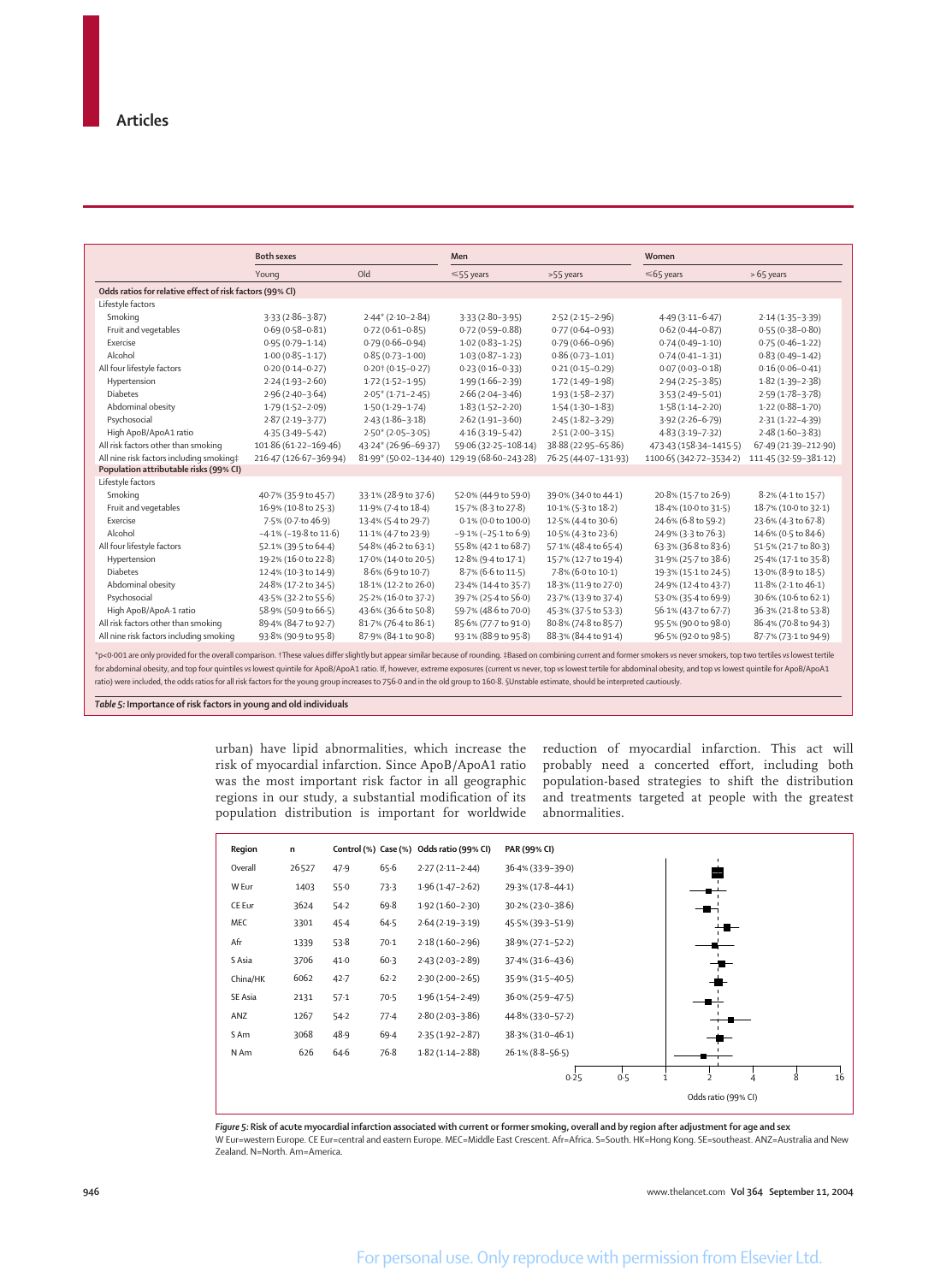| Region   | n     |          |          | Control (%) Case (%) Odds ratio (99% CI) | PAR (99% CI)                                                               |
|----------|-------|----------|----------|------------------------------------------|----------------------------------------------------------------------------|
| Overall  | 21408 | $20-0$   | 33.5     | $3.87(3.39 - 4.42)$                      | 54.1% (49.6-58.6)                                                          |
| W Eur    | 1047  | 13.8     | 29.4     | $3.76(2.10-6.74)$                        | 44.6% (23.5-67.8)                                                          |
| CE Eur   | 2618  | 20.3     | 29.4     | $2.20(1.52 - 3.18)$                      | 35.0% (19-2-54-9)                                                          |
| MEC      | 3291  | 29.9     | 49.6     | $5.33(3.48 - 8.18)$                      | 70.5% (57.8-80.7)                                                          |
| Afr      | 1037  | 18.0     | 39.0     | 7.93 (4.32-14.58)                        | 74.1% (59.7-84.6)                                                          |
| S Asia   | 2820  | $27 - 7$ | $42 - 7$ | $3.81(2.49 - 5.83)$                      | 58.7% (42.7-73.1)                                                          |
| China/HK | 5400  | 7.3      | $14-3$   | $3.43(2.61 - 4.51)$                      | 43.8% (36.7-51.2)                                                          |
| SE Asia  | 1858  | 22.7     | 48.0     | $6.22(3.71 - 10.41)$                     | 67.7% (52.0-80.2)                                                          |
| ANZ      | 487   | 13.8     | 26.8     | $3.97(1.71 - 9.22)$                      | 43.4% (16.0-75.6)                                                          |
| S Am     | 2644  | 27.1     | $40-6$   | $2.79(1.85 - 4.23)$                      | 47.6% (29.6-66.2)                                                          |
| N Am     | 206   | $12-4$   | 28.8     | $4.75(1.34 - 16.86)$                     | 50.5% (18.2-82.4)                                                          |
|          |       |          |          |                                          | 8<br>16<br>0.25<br>0.5<br>$\overline{2}$<br>$\mathbf{1}$<br>$\overline{4}$ |
|          |       |          |          |                                          | Odds ratio (99% CI)                                                        |

Figure 6: Risk of acute myocardial infarction associated with ApoB/ApoA1 ratio (top vs lowest quintile), overall and by region after adjustment for age, sex, **and smoking**

PAR is for the top four quintiles versus the lowest quintile.

Our data show that risks associated with the major risk factors (odds ratio of about 2 or greater on univariate analyses, such as smoking, abnormal lipids, psychosocial factors, hypertension, diabetes, and abdominal obesity) were consistently adverse in all regions of the world and in all ethnic groups. In particular, the odds ratios for these risk factors were qualitatively similar (although some quantitative differences were apparent), despite variations in prevalence for every risk factor in controls derived from different subpopulations. However, as expected, the PAR is affected both by the prevalence of the risk factor and the odds ratio. We are unaware of any other large study that has assessed whether risk factors have a similar or differing effect in many ethnic groups.

Our finding that most risk factors have directionally similar odds ratios in ethnic groups and countries differs from inferences reached by comparison of results of different studies, which used other methods.<sup>3,4</sup> Some of these researchers suggested that the effects of the major risk factors could vary qualitatively in different regions and ethnic groups, possibly because of inconsistent methodologies, differences in criteria used to recruit participants, variations in information obtained, and a fairly modest number of events in each study, thereby leading to imprecise estimates of risk that could have been exaggerated or diluted by the play of chance. Since we had more than 800 cases of acute myocardial infarction within every major ethnic group (other than black or coloured Africans), our results within most



*Figure 7:* **Risk of acute myocardial infarction associated with self-reported hypertension, overall and by region after adjustment for age, sex, and smoking**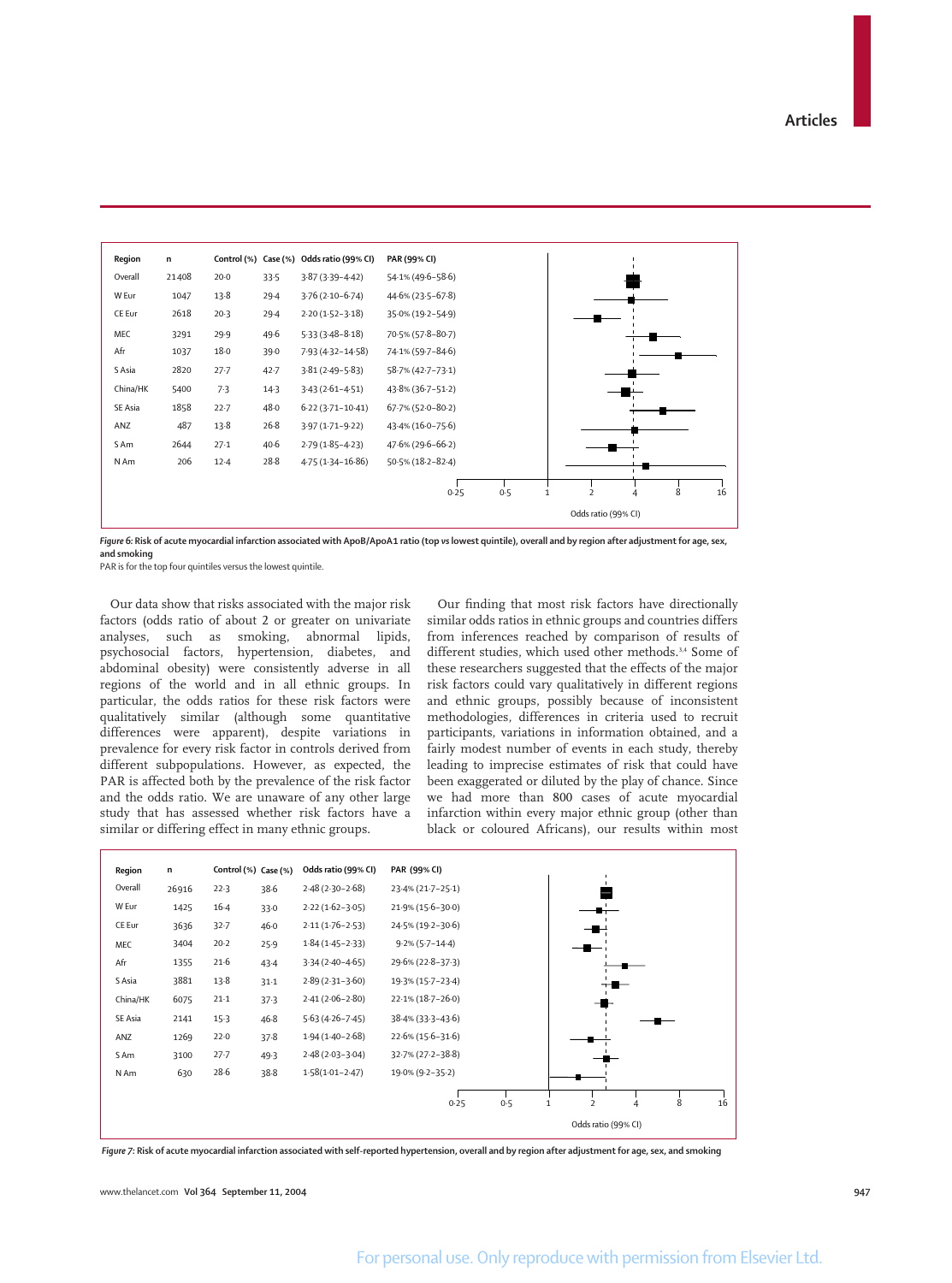

*Figure 8:* **Risk of acute myocardial infarction associated with self-reported diabetes, overall and by region after adjusting for age, sex, and smoking** 

ethnic groups are statistically robust. The number of cases of myocardial infarction in this study within every region or ethnic group is larger than in most previous studies, especially in those of non-European origin.

The prevalence of several risk factors varied substantially, especially when subdivided by sex. For example, smoking in female controls worldwide has a prevalence of only 9·25% compared with 33% in male controls. As a result, despite similar odds ratios in women and men, the PAR attributable to smoking varied greatly (16% in women and 44% in men). These data suggest that the overall approach to prevention of coronary heart disease could be similar worldwide, but with varying emphasis in different subgroups (eg, sex and geographic region) on the basis of the prevalence of individual risk factors and economic and cultural factors. The above data also suggest that smoking cessation is very important in most male populations worldwide and in women in North and South America, western Europe, and Australia and New Zealand. By contrast, quitting smoking is currently less important for reducing acute myocardial infarction in women in most other geographic regions. However, if women in these countries start smoking they are likely to have a



*Figure 9:* **Risk of acute myocardial infarction associated with abdominal obesity measured as waist/hip ratio (upper tertile** *vs***lowest tertile), overall and by region after adjusting for age, sex, and smoking** PARs are for top two tertiles *vs* lowest tertile.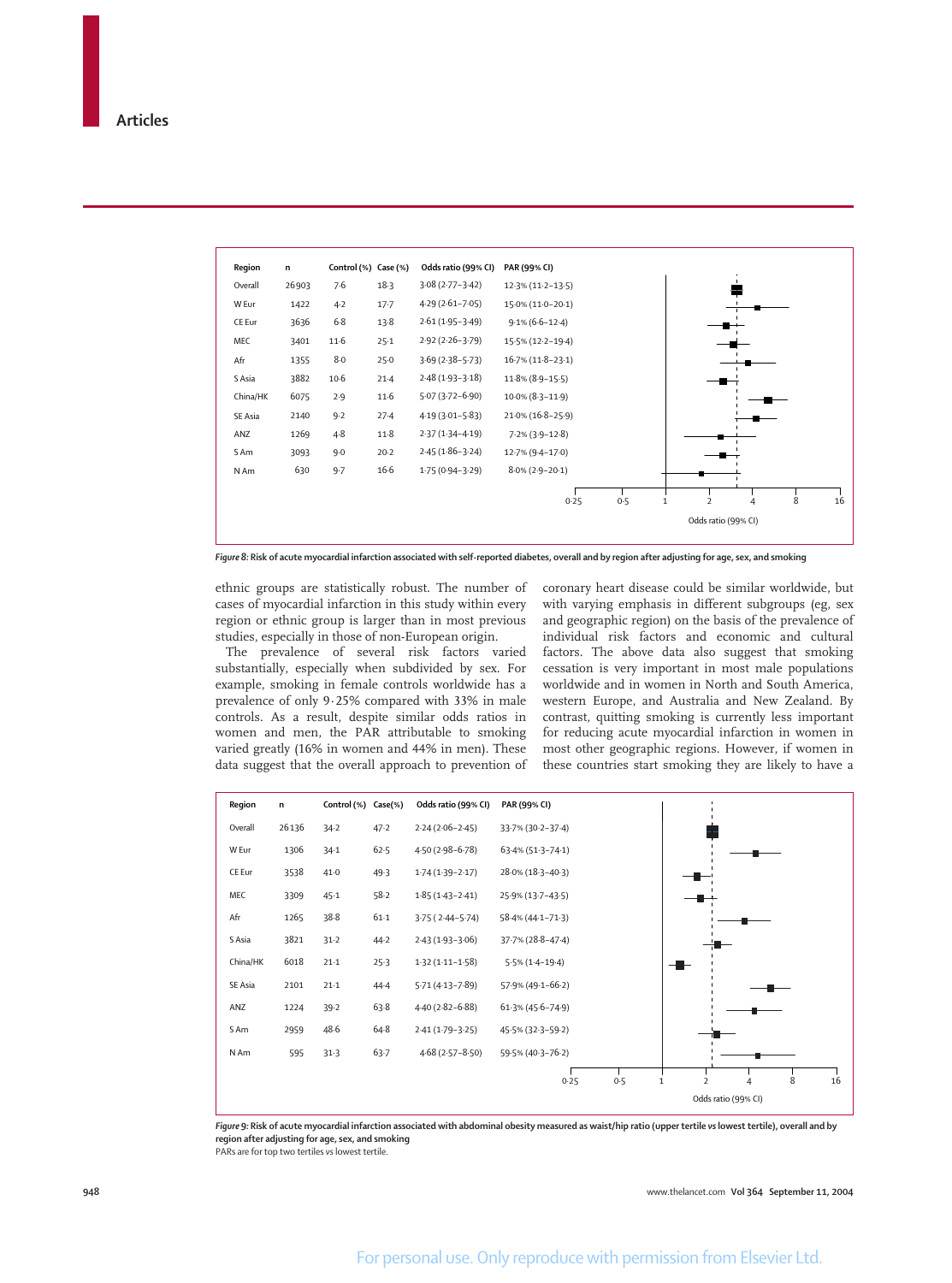| Region   | n     | Odds ratio (99%CI)   | PAR (99% CI)           |      |     |              |                          |   |   |    |
|----------|-------|----------------------|------------------------|------|-----|--------------|--------------------------|---|---|----|
| Overall  | 24767 | $2.51(2.15-2.93)$    | 28.8% (22.6-35.8)      |      |     |              |                          |   |   |    |
| W Eur    | 1375  | 3.92 (1.95-7.91)     | 38.9% (20.2-61.5)      |      |     |              |                          |   |   |    |
| CE Eur   | 3473  | $1.14(0.73 - 1.78)$  | 4.9% (0.0-96.0)        |      |     |              |                          |   |   |    |
| MEC      | 2892  | $2.77(1.78 - 4.29)$  | $41.6\% (25.2 - 60.1)$ |      |     |              |                          |   |   |    |
| Africa   | 1259  | $3.17(1.59 - 6.33)$  | 40.0% (17.3-67.9)      |      |     |              |                          |   |   |    |
| S Asia   | 3300  | $2.15(1.45-3.17)$    | 15.9% (4.0-46.3)       |      |     |              |                          |   |   |    |
| China/HK | 5894  | $6.00(4.05 - 8.89)$  | 35.4% (24.6-47.9)      |      |     |              |                          |   |   |    |
| SE Asia  | 1921  | $1.85(1.02 - 3.37)$  | 26.7% (17.8-38.1)      |      |     |              |                          |   |   |    |
| ANZ      | 1255  | $1.99(1.02 - 3.87)$  | 28.9% (10.0-59.7)      |      |     |              |                          |   |   |    |
| S Am     | 2783  | $2.08(1.29 - 3.36)$  | 35.6% (17.2-59.5)      |      |     |              |                          |   |   |    |
| N Am     | 615   | $4.16(1.50 - 11.53)$ | 51.4% (24.0-78.0)      |      |     |              |                          |   |   |    |
|          |       |                      |                        | 0.25 | 0.5 | $\mathbf{1}$ | $\overline{\phantom{a}}$ | 4 | 8 | 16 |
|          |       |                      |                        |      |     |              | Odds ratio (99% CI)      |   |   |    |

*Figure 10:* **Risk of acute myocardial infarction associated with the composite psychosocial index, overall and by region**

substantial increase in rates of acute myocardial infarction attributable to smoking.

Hypertension and diabetes were associated with a greater odds ratio and PAR in women compared with men, but women with these factors were about a decade older than men. Further, the protective effects of exercise and alcohol consumption also seemed greater in women than in men. While the amplified effect of diabetes in women has been reported before,<sup>18</sup> we are not aware of similar data about the other three factors. Thus, even though significant interactions were noted between these risk factors and sex for the odds of myocardial infarction, it would be prudent to seek independent confirmation.

Known risk factors (generally smoking, hypertension, raised lipids, and diabetes) have sometimes been claimed to account for only about half the risk of a myocardial infarction. The origins of this claim are unclear.19 Our analysis, which is based on traditional and some newly described risk factors, suggests that more than 90% of the risk of an acute myocardial infarction in a population can be predicted by the risk factors included in our study. Findings of several previous studies—in which fewer risk factors were measured (most large studies have not included apolipoproteins, psychosocial factors or abdominal obesity)—lend support to our observations. Stamler and colleagues<sup>20</sup> studied five US cohorts and categorised individuals on the basis of the presence of five factors (abnormal electrocardiogram, diabetes, smoking, cholesterol, and blood pressure). Those without any of these risk factors were judged to be in the low-risk category and had an 80–90% lower risk of coronary heart disease in every cohort compared with the rest of the population. Similar results were also reported in an analysis of the Göteborg population, in which individuals with low blood pressure and a low amount of cholesterol, who were also non-smokers, had an age-adjusted relative risk of 0·09, which was much lower that for than the average population (relative risk  $1\cdot 0$ ) in the study.<sup>21</sup>

The importance of modifying risk factors is lent support by data from randomised trials—eg, blood-pressure lowering,<sup>22</sup> lipid lowering,<sup>23</sup> dietary modification<sup>24</sup>-or persuasive evidence of causality from observational studies<sup>25</sup> (eg, smoking cessation).<sup>26</sup> Some investigators have suggested that a pill that combines a statin, antihypertensive drugs, and aspirin, together with avoidance of smoking, could potentially reduce the risk of myocardial infarction by more than 80% to 90%.<sup>27</sup> These studies, along with INTERHEART, suggest that one of the major emphases in research should be to understand why currently known risk factors develop in some individuals and populations, and to identify approaches to prevent their development or reduce them. For example, understanding the mechanisms by which societal factors affect development of risk factors (urbanisation, food and tobacco policies, shifts in occupation from energy expending jobs to sedentary ones, and urban structure, etc) could lead to new approaches to prevent development of risk factors (primordial prevention),<sup>4</sup> which in turn could reduce coronary heart disease substantially.

Although the odds ratio for an acute myocardial infarction in people with a family history was about  $1.5$ , the PAR rose from 90% with the nine potentially modifiable risk factors to 91% with the addition of family history. This finding suggests that a large part of the effect of family history might be mediated through known risk factors, which could be affected by both shared lifestyles and genetic factors rather than through independent pathways. Therefore, the main challenge in the next few decades will be a combination of discovering more effective strategies to substantially alter or prevent development of known risk factors by understanding the societal, environmental, and biological causes of the development of these factors.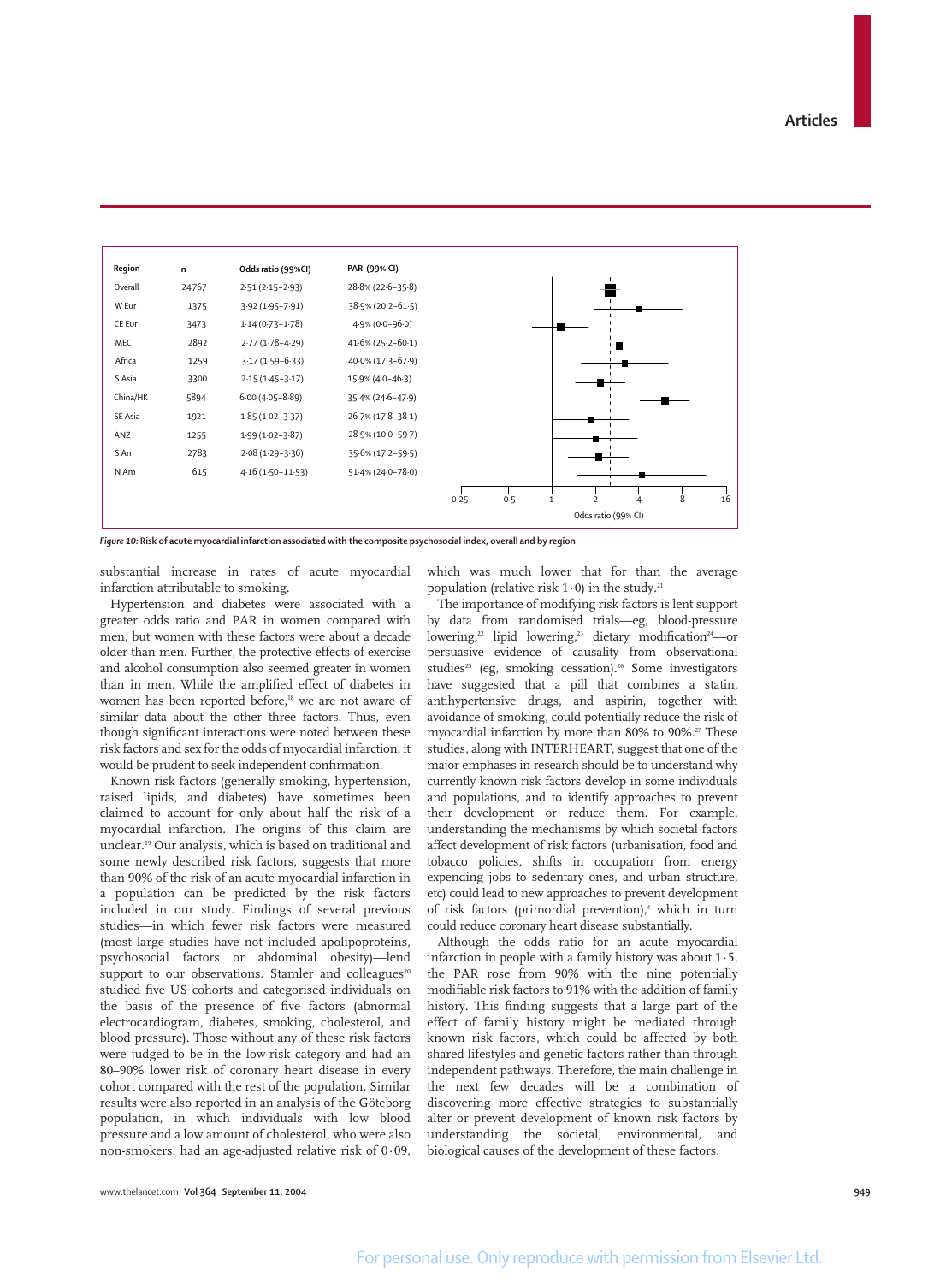One of the most important risk factors for acute myocardial infarction in our study was smoking, which accounts for about 36% of the PAR of acute myocardial infarction worldwide (and about 44% in men). Regular consumption of fruits and vegetables was associated with a 30% relative risk reduction. Thus, eating fruit and vegetables, taking exercise, and avoiding smoking could lead to about 80% lower relative risk for myocardial infarction. Our results are similar to the findings of the US Nurses Health Study,<sup>28</sup> which also indicated that lifestyle modification could potentially avoid more than three-quarters of the risks of coronary heart disease and strokes in women. These conclusions are also lent support by the results of the Lyon Heart Study, $24$  which suggested that dietary modification by itself reduced the risk of coronary heart disease by about half in patients with coronary disease. Our data suggest that lifestyle modification is of substantial importance in both men and women, at all ages, in individuals from all geographic regions of the world, and in those belonging to all major ethnic groups. Therefore, smoking avoidance, increased consumption of fruits and vegetables, and moderate activity (along with lipid lowering) should be the cornerstone of prevention of coronary heart disease in all populations worldwide.

We also recorded an additional protective effect of moderate alcohol consumption (PAR 7%). The effect seemed to be surprisingly large in women, in whom absence of regular alcohol consumption accounted for about 22% of PAR, but with wide confidence limits  $(-4.9 \text{ to } 60.8)$ . This finding suggests that the best estimate of PAR attributable to alcohol consumption in women is probably closer to the overall estimate of 7%. Promotion of the consumption of moderate alcohol to prevent myocardial infarction might also not be acceptable to many populations, for cultural or religious reasons, and might increase the proportion of heavy drinkers and thereby enhance the risk of other diseases such as strokes, some cancers, cirrhosis of the liver, or injuries. The overall PAR without alcohol included in the model is 89·7%; adding alcohol increases it by less than 1% because of the substantial overlap in contributions of other risk factors. Therefore, advice about alcohol use could be best customised to individuals depending on their social, cultural, and religious backgrounds and the overall effect on their health.

Our study has several potential limitations. First, a casecontrol design is potentially open to confounding if there is differential ascertainment of risk factors between cases and controls. We minimised this factor by using standardised methods for data collection in both cases and controls. The inclusion of incident (first) acute myocardial infarction cases reduces the possibility that individuals with previous cardiovascular disease might have substantially altered lifestyles or risk factor levels before this event. Further, the odds ratios associated with all major risk factors—eg, smoking, lipids, diabetes, and

hypertension—in INTERHEART is similar to that reported in other cohort studies in western populations. We attempted to minimise biases in the selection of controls by excluding individuals in whom the risk factors that we were interested in studying were implicated as being protective or harmful. Reanalysis of our data by the two types of controls—hospital-based and communitybased—did not alter our results. Our results are qualitatively similar for most risk factors in all regions of the world, providing internal replication. Any selection biases are unlikely to have been similarly prevalent across a large number of centres in 52 countries. Therefore, we think that there is little material bias in our results because of the use of a case-control study design.

Second, whereas some of the risk factors were ascertained or measured with high accuracy (eg, smoking), others (eg, history of diabetes or hypertension) were based on history and therefore ascertained with some error. The actual blood pressure value after a myocardial infarction is potentially confounded because it might have fallen in some patients because of the infarction itself or as a result of the drugs used in the management of the acute phase. Similarly, glucose concentrations rise with acute myocardial infarction (stress hyperglycaemia) and are therefore not an indication of earlier levels. We obtained blood samples for HbA1c but these are yet to be analysed. Therefore, our approach to diagnosis of hypertension or diabetes might have led to misclassification in some individuals with respect to their risk-factor status. These misclassifications would tend to underestimate the real relation between these risk factors and outcomes. Analysis of our control group data indicates a relation between the reported prevalence of hypertension in every centre and measured blood pressure in controls (data not shown), suggesting that there is some validity in using self-reports of hypertension as a surrogate for measured blood pressure. However, the absence of available blood pressure and glucose values could have underestimated their importance.

Third, the correlations between repeated measures of several variables (eg, diet or physical activity) many months apart is only moderate. Methods to correct for measurement error and regression dilution bias for one risk factor have been described;17 however, we are not aware of methods that adjust for several risk factors simultaneously. However, if correction for regressiondilution bias could have been made it could further increase the odds ratios for most risk factors, which in turn would increase the overall PAR accounted for by the nine risk factors that we measured. This outcome means that the nine risk factors measured in this study probably account for virtually all the PAR for myocardial infarction in the population included in this study.

Fourth, our data are based on hospital-based patients with acute myocardial infarction and matched controls (mainly from urban areas) and are therefore unlikely to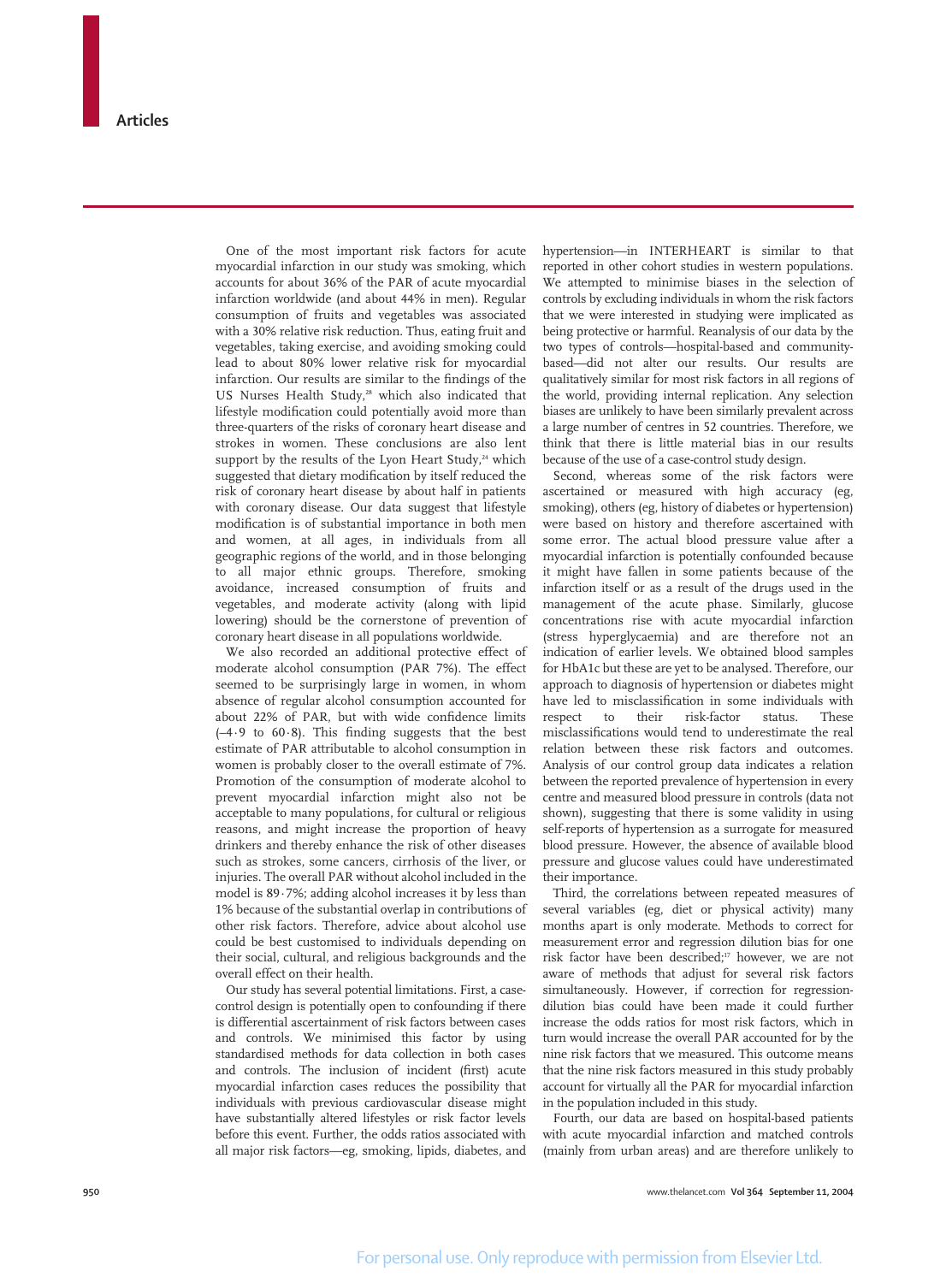reflect the population prevalence of risk factors in an entire country or region. This fact could potentially have an effect on our estimates of PAR. However, the key to ensuring internal validity of the study is to recruit cases and controls from the same population, which has been our emphasis. Therefore, our estimates of PAR should be regarded as providing reliable information about the specific population enrolled into our study. Nevertheless, when data are available from several countries (eg, for smoking), the rates in controls in INTERHEART closely match published reports for similar age-groups and sexes. As a result, our overall conclusions that the risk factors measured in this study account for most of the risk of acute myocardial infarction is probably broadly applicable. In view of the consistency of our data, the odds ratios from the present study could be applied to other populations and their PAR can then be derived by using populationspecific prevalence rates of specific risk factors.

Fifth, although the effects of individual risk factors and combinations of four or five of them are reasonably robust, our estimates of the effect of all nine is modeldependent because very few individuals have eight or nine risk factors or, conversely, none. However, crude examination of the extremes of risk-factor distribution, and the fact that just five risk factors (smoking, lipids, hypertension, diabetes, and obesity) for which we have a sizeable number of individuals predicts about 80% of the PAR, suggests that our model-based estimates are reasonably valid.

Our study has several strengths. First, the case-control study has several advantages over other designs, especially a cohort study. It allows efficient enrolment of large numbers of cases and hence greater statistical power, rapid and cost-effective study conduct, and enhances the ability to recruit a large number of cases occurring at young ages, in whom disease association might be stronger. Second, our study included several risk factors that have previously not been assessed with conventional risk factors, including apolipoproteins (ApoB/A1 ratio), which might be the best marker of the balance of atherogenic and antiatherogenic particles,10 psychosocial factors,7 and measures of abdominal obesity, all of which have added substantial information to the other commonly studied risk factors. Third, the large size of the study provides high power and precision in estimates both overall and in subgroups. Fourth, the inclusion of large numbers of individuals from all regions of the world and multiple ethnic groups makes our study results broadly applicable.

In conclusion, our study has shown that nine easily measured risk factors are associated with more than 90% of the risk of an acute myocardial infarction in this large global case-control study. These results are consistent across all geographic regions and ethnic groups of the world, men and women, and young and old. Although priorities can differ between geographic regions because of variations in prevalence of risk factors and disease and economic circumstances, our results suggest that approaches to prevention of coronary artery disease can be based on similar principles throughout the world. Therefore, modification of currently known risk factors has the potential to prevent most premature cases of myocardial infarction worldwide.

#### **Contributors**

S Yusuf initiated the INTERHEART study, supervised its conduct and data analysis and had primary responsibility for writing this paper. S Ôunpuu coordinated the worldwide study and reviewed and commented on drafts. S Hawken did all data analyses and reviewed and commented on drafts. All other authors coordinated the study in their respective countries and provided comments on drafts of the manuscript.

#### **INTERHEART project office staff (Population Health Research Institute, Hamilton Health Sciences and McMaster University, Hamilton, ON, Canada)**  *Coordination and Data Management*—S Yusuf (principal investigator), S Ounpuu (project officer), P Montague, J Keys, S Rangarajan (study

coordinators), S Hawken, A Negassa (statisticians), C Wright, R Mayhew, L Westfall, P Mackie, C Cuvay, D Cunningham, K Picken, S Anand, H Gerstein.

*Core Laboratory*—M McQueen, K Hall, J Keys.

## **INTERHEART national coordinators and investigators**

*Argentina*—R Diaz\*, E Paolasso\*, M Ciruzzi\*, R Nordaby, C H Sosa, H L Luciardi, E M Marzetti, J A Piasentin, M Amuchastegui, C Cuneo, G Zapata, J O Bono, E M Marxetti, A Caccavo, R A A Guerrero, R Nordaby, C Dizeo; *Australia and New Zealand*—D Hunt\*, J Varigos\*, M Sallaberger, G Aroney, P Hicks, D Campbell, J Amerena, W Walsh, G Nelson, D Careless, J Durech, K Gunawardane, A Thomson, D Owensby, A Buncle, B Watson, H Ikram, M Audeau, M Hills, D Rosen, J Rankin, A Tunesi, J Sampson, K Roberts, A Hamer, L Roberts, B Singh, C Singh, R Hendriks, G Tulloch, A Hill, D Rees, C Hall; *Bahrain*—M A Halim\*, M I Amin; *Bangladesh*— S Haque\*, G M Faruque, M Hossain; *Benin Republic—*H Agboton\*; *Botswana*—C Onen\*; *Brazil*—A Avezum\*, L Piegas\*, G Reis, J P Esteves, L C Bodanese, A R Junior, J A M Neto, R F Ramos, E S Silva, A Labrunie, A C C Carvalho, I P Filho, D C D Albuquerque, J A M Abrantes, O C E Gebara, P E Leaes, S S Xavier, R L Marino, O Dutra; *Cameroon*— W Muna\*, K N Blackett\*; *Canada*—K Teo\*, S Yusuf\*, S, Ounpuu, Y K Chan, C Joyner, A D Kitching, A Morris, A Panju, H Lee, I Bata, B May, J G Hiscock, P V Greenwood, W Tymchak, M Natarajan; *Chile*—F Lanas\*, D Standen, A Lanas, C Santibanez, P Soto, S Potthoff, R Soto, E Mercadal; *China*—L S Liu\*, L X Jiang\*, Q Chen, N Sun, J Wang, L Zhang, X Li,<br>H Chen, Z Li, Y Shi, J Meng, D Wang, Z Liu, J Yan, W Zhang, Z Wan, Y Xu,<br>X Li, L Wang, Q Fu, K Zhu, Y Wang, X Wang, F Wang, R Liu, R Zhao, K Sun,<br>S Yue, Y R Xiao, X Zhang, G Wan, X Chen, Z Ge, T Zhou, Y Li, X Zhou, F Zhang; *Colombia*—L E Bautista\*, J P Casas, C A Morillo, E Ardilla, I A Arenas, M Lindarte, D Aristizabal; *Croatia*—Z Rumboldt\*, M Rumboldt, V Carevic; *Czech Republic—*P Widimsky\*, M Branny, P Gregor; *Egypt*—M S Khedr\*, M G Abdel-Aziz, S Abdel-Kader, M A Abdel-Moneim, F El-Demerdash, A El-Saiid, S Gharib, M Hassanin, F Abdel-Hamid Maklady, I Sadek; *Germany*—H J Rupprecht\*, T Wittlinger\*, P Schuster, A Schmidt, H R Ochs; *Greece*—N Karatzas\*, A Pipilis\*, D Symeonides, K Karidis, T H Tsaknakis, K Kyfnidis; *Guatemala*—M Luna\*, A M Arroyo, G Sotomora, M A Rodas, L Velasquez, A Ovando; *Hong Kong*—J Sanderson\*, W Y Ma, S Chan;<br>*Hungar*y—M Keltai\*, F Szaboki, P Karpati, K Toth, S Timar, E Kalo, A Janosi,<br>M Rusznak, D Lehoczky, J Tarjan, E Kiss, E Sitkei, P Valyi, I Edes; *India*— P Pais\*, K S Reddy\*, P P Joshi, D Prabhakaran, D Xavier, A Roy,<br>L Ramakrishnan: *Iran*—M R M Hasani\*, S H Mirkhani\*: *Israel*—D Halon\* L Ramakrishnan; *Iran*—M R M Hasani\*, S H Mirkhani\*; Israel-B Lewis\*; *Italy*—M G Franzosi\*, G Tognoni\*, E Gardinale, M Villella, M Mennuni, F Saiu, G Pettinati, S Ciricugno, S Antonaci, L Carrieri, E Balli, D Bicego, M G DelleDonne, A Ottaviano, L Moretti, C Melloni, G Melandri, E Carbonieri, A Vetrano; *Japan*—M Hori\*, H Sato, K Fujii; *Kenya*— E N Ogola\*, P Wangai; *Kuwait*—M Zubaid\*, W Rashed; *Malaysia*— C C Lang\*, W A W Ahmad, A Kadirvelu, R Zambahari; *Mexico*— M A Ramos-Corrales\*; *Mozambique*—A Damasceno\*; *Nepal*—M R Pandey\*, G Baniya, A Sayami, M Kiratee, B Rawat, M Pandey, J Gurung; *Netherlands*— R Peters\*, D C G Basart, P N A Bronzwaer, J A Heijmeriks, H R Michels, G M A Pop; *Nigeria*—K K Akinroye\*; *Pakistan*—K Kazmi\*, N A Memon, S K Memon, S Nishtar, A Badar, M A Mattu, M Yakub, K Soomra, J Khatri, A M A Faruqui, S I Rasool, A Samad; *Philippines*—AL Dans\*, F Q Punzalan, M V C Villarruz, B T Mendoza, C S Recto III, B R Tamesis, V Mendoza, D J Torres, D D Morales, I Ongtengco; *Poland*—A Budaj\*, L Ceremuzynski\*, S Stec, J Gorny, K Prochniewska, T K Urbanek, P Wojewoda, M Pawlowski, K Religa, R Klabisz, H Latocha, M Szpajer, K Cymerman, M Laniec,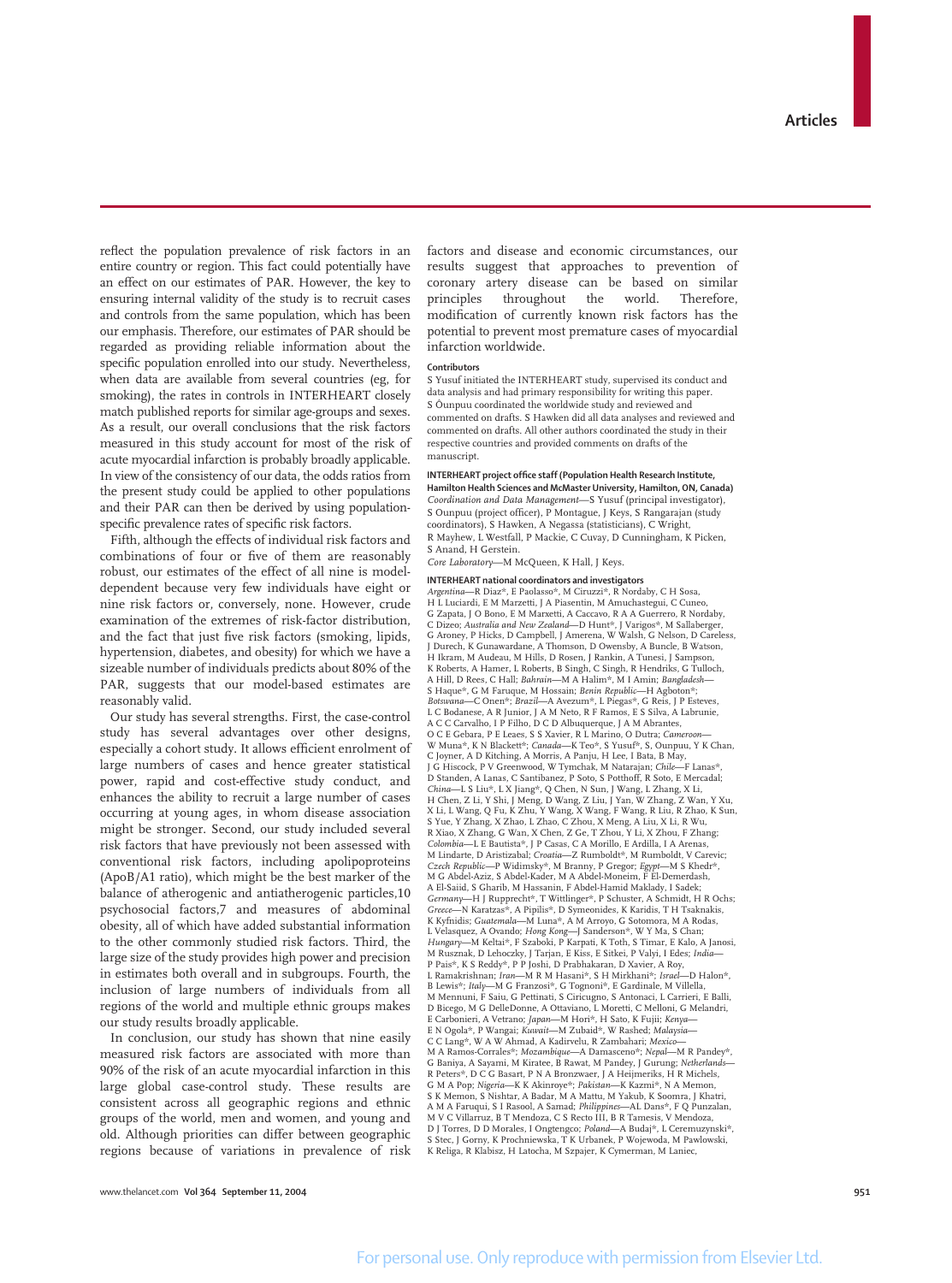H Danielewicz, M Ogorek, D Kopcik, A Baranowska, A Kozlowski, M Blachowicz, A Jedrzejowski, T Waszyrowski, Z Zielinski, K Janik, M Tomzynski, M Mytnik, A Maziarz, G Rembelska, M Piepiorka, K Debkowska, T Krynski, B S Szczeklik, W Krasowski, M Rozwodowska, P Miekus, J Surwilo, S Malinowski, J Hybel, M Michalak, P Achremczyk, J Majchrzak, W S Korombel, M Dobrowolski, J Gessek; *Portugal*—J Morais\*; *Qatar*—A A Gehani\*, H A Hajar\*, M M Almowla, A A Omer; *Russia*— E G Volkova\*, S U Levashov, O M Filatova, U I Evchenko, G S Malkiman, N N Karaulovskaya; *Seychelles*—J Panovsky\*; *Singapore*—B A Johan\*, A Cheng, K S Ng, Y L Lim, K H Neoh, K S Tan, L N Lum, Y Cheah; *South Africa—*P Commerford\*, K Steyn\*, B Brown, F Martiz, P Raubenheimer, A Aboo, J D Marx, E Batiste, K Sliwa, P Sareli, C Zambiakides; *Spain*—<br>V Valentin\*, J Ferriz, A Rovira, A Rodriguez-Llorian, E Cereijo, T Monzo,<br>N Alonso, E Gomez-Martinez, A Lopez-Perez; *Sri Lanka—*S Mendis\*, T Jayalath; *Sultanate of Oman—*A T A Hinai\*, M O Hassan; *Sweden*— A Rosengren\*; *Thailand*—C Sitthi-Amorn\*, S Chaithiraphan, K Bhuripanyo, S Srimahachota, M Anukulwutipong, P Loothavorn, P Sritara, S Tanomsup, J Tantitham, P Tatsanavivat, T Yipinsoi, W Jintapakorn, W Puavilai, B Koanantakul, P Kasemsuwan, C Supanantareauk, C Peamsomboon, B Saejueng, K Jeamsomboon, A Sukontasup; *United Arab Emirates—* W Almahmeed\*, L O Abdelwareth, A Bokhari, N S Rao, S Bakir, A M Yusufali, E Hatou, Q Zaidi; *UK*—K Fox\*, M Flather\*; *USA*— J Probstfield\*, R Freeman, J Mathew, M Schweiger, W Johnson, E Ofili; *Zimbabwe*—J Chifamba\*, A J G Hakim.

\*National coordinator.

**Conflict of interest statement** We declare that we have no conflict of interest.

#### **Acknowledgments**

We thank Gilles Dagenais, Sonia Anand, Hertzel Gerstein, and Janet Wittes for helpful comments on the manuscript; Judy Lindeman for secretarial assistance; and the staff at the core laboratories in Hamilton, Canada, and Beijing, China for their excellent efforts. Further, we thank WHO and the World Heart Federation for their endorsement, and our friends and colleagues for various forms of help that led to the successful completion of this global study. SY is supported by an endowed chair of the Heart and Stroke Foundation of Ontario and a Senior Scientist Award from the Canadian Institutes of Health Research (CIHR). SÔ held a Heart and Stroke Foundation of Canada Fellowship and a Canadian Institutes of Health Research Senior Research Fellowship during this study. The INTERHEART study was funded by the Canadian Institutes of Health Research, the Heart and Stroke Foundation of Ontario, the International Clinical Epidemiology Network (INCLEN), and through unrestricted grants from several pharmaceutical companies (with major contributions from AstraZeneca, Novartis, Hoechst Marion Roussel [now Aventis], Knoll Pharmaceuticals [now Abbott], Bristol Myers Squibb, King Pharma, and Sanofi-Sythelabo), and by various national bodies in different countries (see webappendix2; http://image.thelancet.com/ extras/04art8001webappendix2.pdf).

#### **References**

- 1 Murray CJL, Lopez AD, eds. The global burden of disease: a comprehensive assessment of mortality and disability from diseases, injuries, and risk factors in 1990 and projected to 2020. Boston: Harvard School of Public Health, 1996.
- Yusuf S, Reddy S, Ôunpuu S, Anand S. Global burden of cardiovascular diseases, part I: general considerations, the epidemiologic transition, risk factors, and impact of urbanization. *Circulation* 2001; **104:** 2746–53.
- 3 Pais P, Pogue J, Gerstein H, et al. Risk factors for acute myocardial infarction in Indians: a case-control study. *Lancet* 1996; **348:** 358–63.
- 4 Yusuf S, Reddy S, Ôunpuu S, Anand S. Global burden of cardiovascular diseases, part II: variations in cardiovascular disease by specific ethnic groups and geographic regions and prevention strategies. *Circulation* 2001; **104:** 2855–64.
- 5 Ôunpuu S, Negassa A, Yusuf S, for the INTER-HEART investigators. INTER-HEART: a global study of risk factors for acute myocardial infarction. *Am Heart J* 2001; **141:** 711–21.
- 6 Wilhelmsen L, Rosengren A, Johansson S, Lappas G. Coronary heart disease attack rate, incidence and mortality 1975–1994 in Göteborg, Sweden. *Eur Heart J* 1997; **18:** 572–81.
- 7 Rosengren A, Hawken S, Ounpuu S, et al. Association of psychosocial risk factors with risk of acute myocardial infarction in

11 119 cases and 13 648 controls from 52 countries (the INTERHEART study): case-control study *Lancet* 2004; **364:** 953–62.

- 8 Marcovina SM, Albers JJ, Kennedy H, et al. International Federation of Clinical Chemistry Standardization Project for Measurements of Apolipoproteins A-1 and B: IV comparability of apolipoprotein B values by use of International Reference Material. *Clin Chem* 1994; **40:** 586–92.
- 9 Marcovina SM, Albers JJ, Henderson LO, Hannon WH. International Federation of Clinical Chemistry Standardization Project for Measurements of Apolipoprotein A-1 and B: III comparability of apolipoprotein A-1 values by use of International Reference Material. *Clin Chem* 1993; **39:** 773–81.
- 10Walldius G, Jungner I, Holme I, Aastveit AH, Kolar W, Steiner E. High apolipoprotein B, low apolipoprotein A-I, and improvement in the prediction of fatal myocardial infarction (AMORIS study): a prospective study. *Lancet* 2001; **358:** 2026–33.
- 11 Breslow N, Day N. Statistical methods in cancer research, vol 1: the analysis of case-control studies. Lyon: IARC Scientific Publications, 1980.
- 12 Walter SD. The distribution of Levin's measure of attributable risk. *Biometrika* 1975; **62:** 371–74.
- 13 Engel LS, Chow WH, Vaughan TL, et al. Population attributable risks of esophageal and gastric cancers. *J Natl Cancer Inst* 2003; **95:** 1404–13.
- 14 Bruzzi P, Green SB, Byar DP, et al. Estimating the population attributable risk for multiple risk factors using case-control data. *Am J Epidemiol* 1985; **122:** 904–14.
- 15 Benichou J, Gail MH. Variance calculations and confidence intervals for estimates of the attributable risk based on logistic models. *Biometrics* 1990; **46:** 991–1003.
- 16 Cohen J. A coefficient of agreement for nominal scales. *Educ Psychol Meas* 1960; **20:** 37–46.
- 17 MacMahon S, Peto R, Cutler J, et al. Blood pressure, stroke, and coronary heart disease: part 1, prolonged differences in blood pressure: prospective observational studies corrected for the regression dilution bias. *Lancet* 1990; **335:** 765–74.
- 18 Barrett-Connor E, Cohn BA, Wingard D, Edelstein SL. Why is diabetes mellitus a stronger risk factor for fatal ischemic heart disease in women than in men? The Rancho Bernardo Study. *JAMA* 1991; **265:** 627–31.
- Canto JG, Iskandrian AE. Major risk factors for cardiovascular disease: debunking the "only 50%" myth. *JAMA* 2003; **290:** 947–49.
- 20 Stamler J, Stamler R, Neaton JD, et al. Low risk-factor profile and long-term cardiovascular and noncardiovascular mortality and life expectancy: findings for 5 large cohorts of young adult and middleaged men and women. *JAMA* 1999; **282:** 2012–18.
- 21 Rosengren A, Dotevall A, Eriksson H, Wilhelmsen L. Optimal risk factors in the population: prognosis, prevalence, and secular trends. *Eur Heart J* 2001; **22:** 136–44.
- Blood Pressure Lowering Treatment Trialists' Collaboration. Effects of different blood-pressure-lowering regimens on major cardiovascular events: results of prospectively-designed overviews of randomised trials. *Lancet* 2003; **362:** 1527–35.
- 23 Heart Protection Study Collaborative Group. MRC/BHF Heart Protection Study of cholesterol-lowering with simvastatin in 5963 people with diabetes: a randomised placebo-controlled trial. *Lancet* 2003; **361:** 2005–16.
- 24 de Lorgeril M, Salen P, Martin JL, et al. Mediterranean diet, traditional risk factors, and the rate of cardiovascular complications after myocardial infarction: final report of the Lyon Diet Heart Study. *Circulation* 1999; **99:** 779–85.
- 25 Parish S, Collins R, Peto R, et al. Cigarette smoking, tar yields, and non-fatal myocardial infarction: 14000 cases and 32000 controls in the United Kingdom. *BMJ* 1995; **311:** 471–77.
- 26 Doll R, Peto R, Boreham J, Sutherland I. Mortality in relation to smoking: 50 years' observations on male British doctors. *BMJ* 2004; **328:** 1519–28.
- 27 Wald NJ, Law MR. A strategy to reduce cardiovascular disease by more than 80%. *BMJ* 2003; **326:** 1419–23.
- 28 Stampfer MJ, Hu FB, Manson JE, et al. Primary prevention of coronary heart disease in women through diet and lifestyle. *N Engl J Med* 2000; **343:** 16–22.

**952** www.thelancet.com **Vol 364 September 11, 2004**